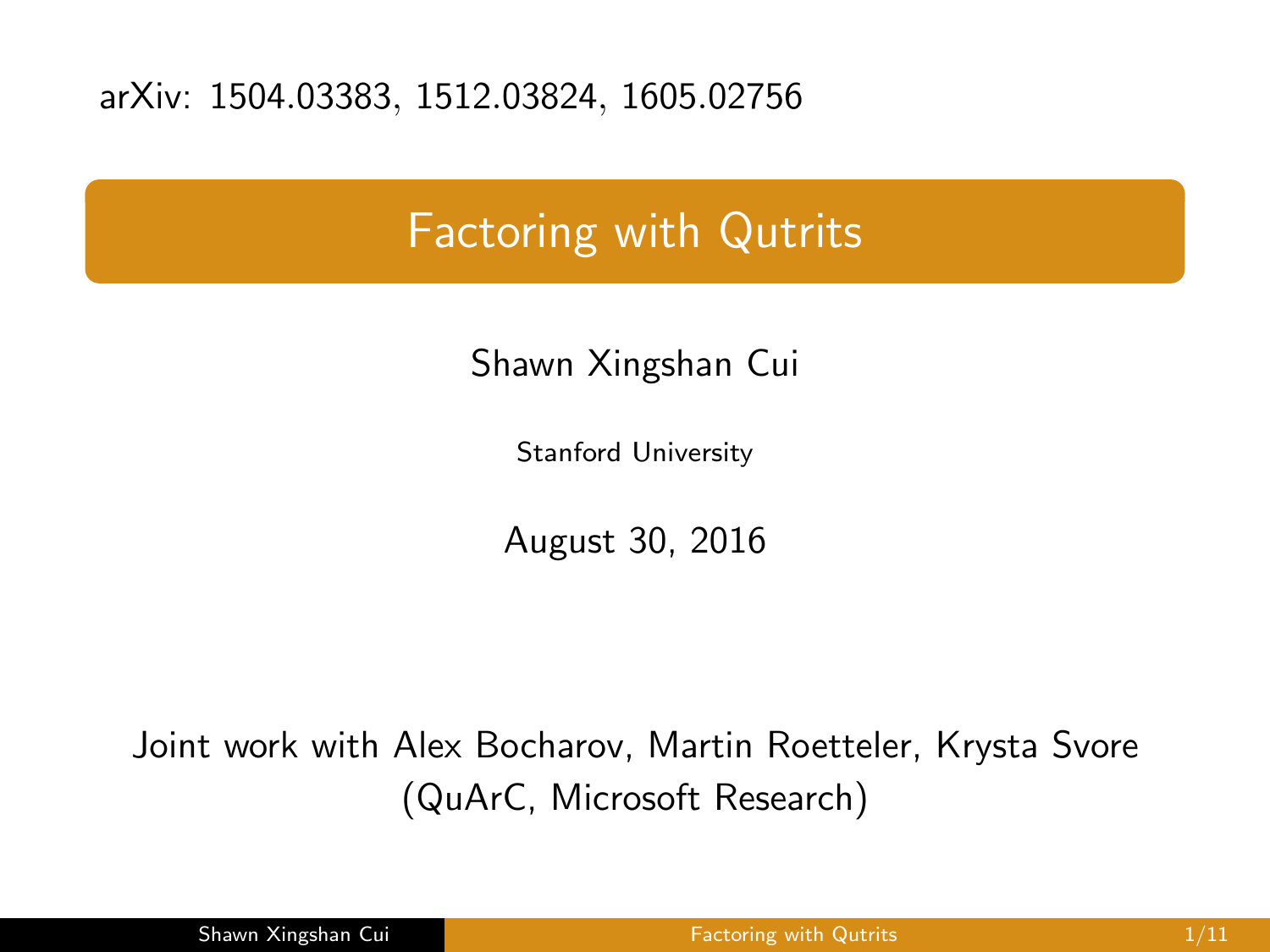### $\text{Qubit} = \{|0\rangle, |1\rangle\}$  v.s.  $\text{Qutrit} = \{|0\rangle, |1\rangle, |2\rangle\}$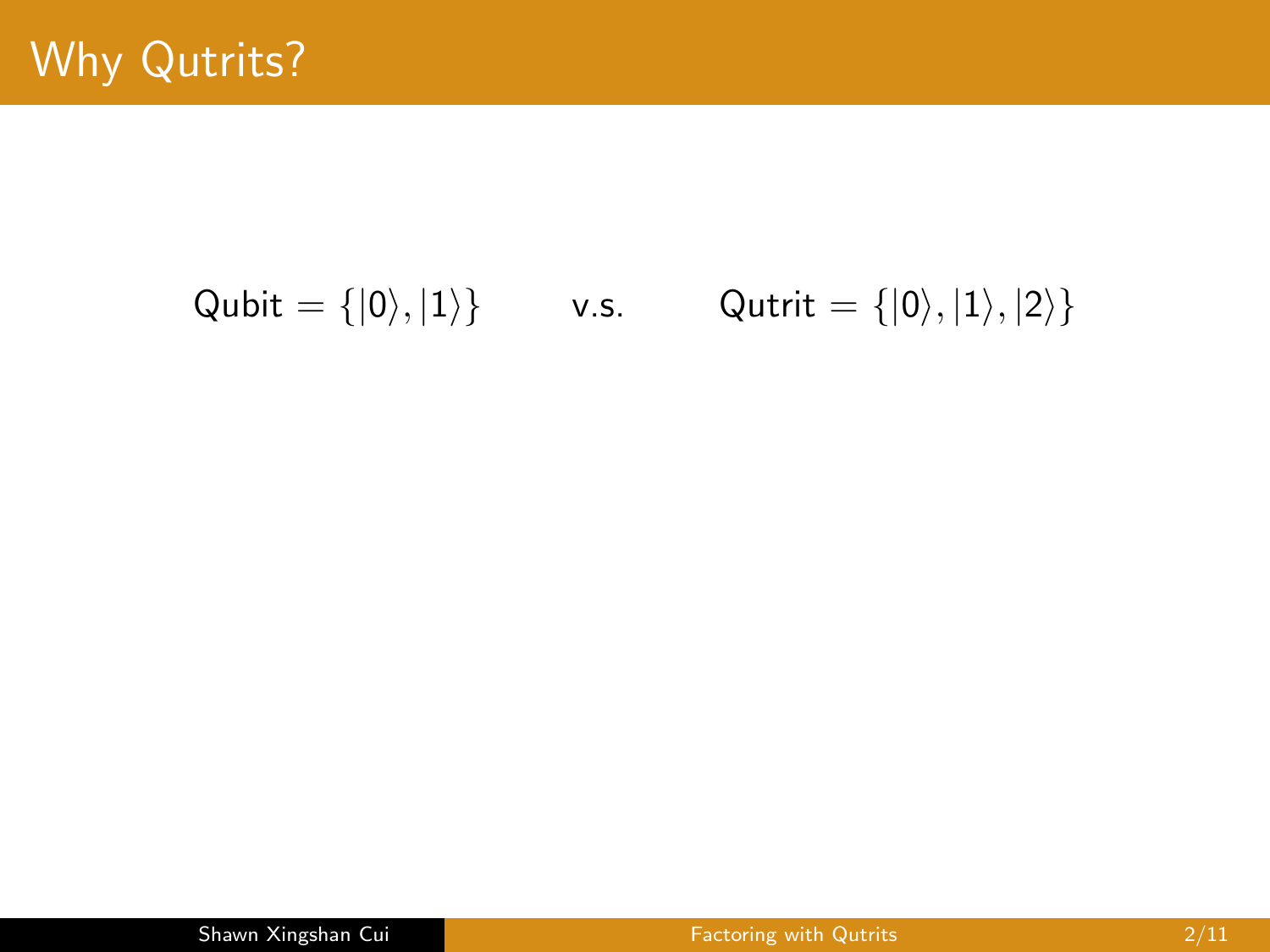### $\text{Qubit} = \{|0\rangle, |1\rangle\}$  v.s.  $\text{Qutrit} = \{|0\rangle, |1\rangle, |2\rangle\}$

Multi-valued logic has computational advantage.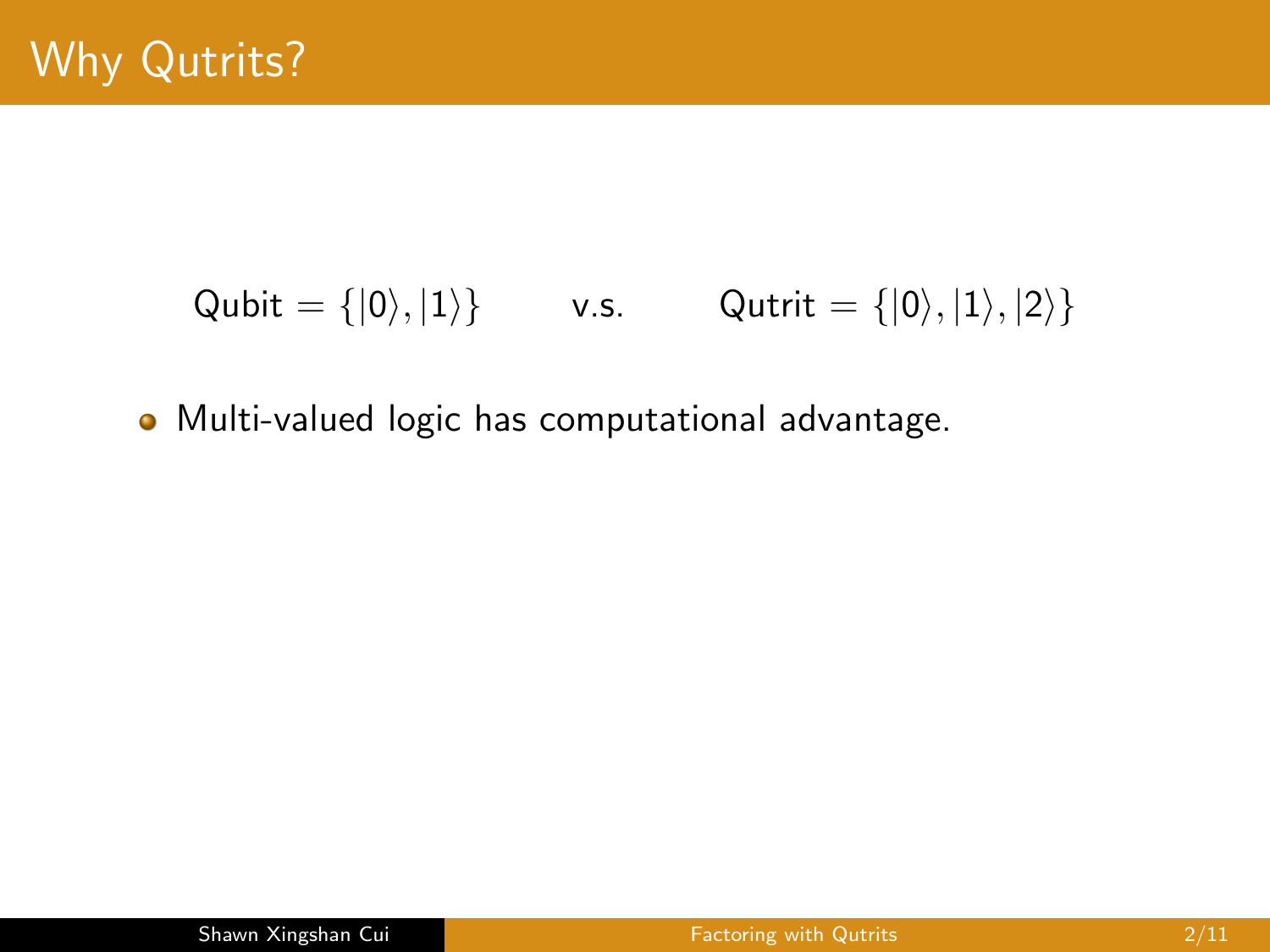### $Qubit = \{|0\rangle, |1\rangle\}$  v.s.  $Qutrit = \{|0\rangle, |1\rangle, |2\rangle\}$

- Multi-valued logic has computational advantage.
- Experimental implementation, e.g. linear ion traps, cold atoms, entangled photons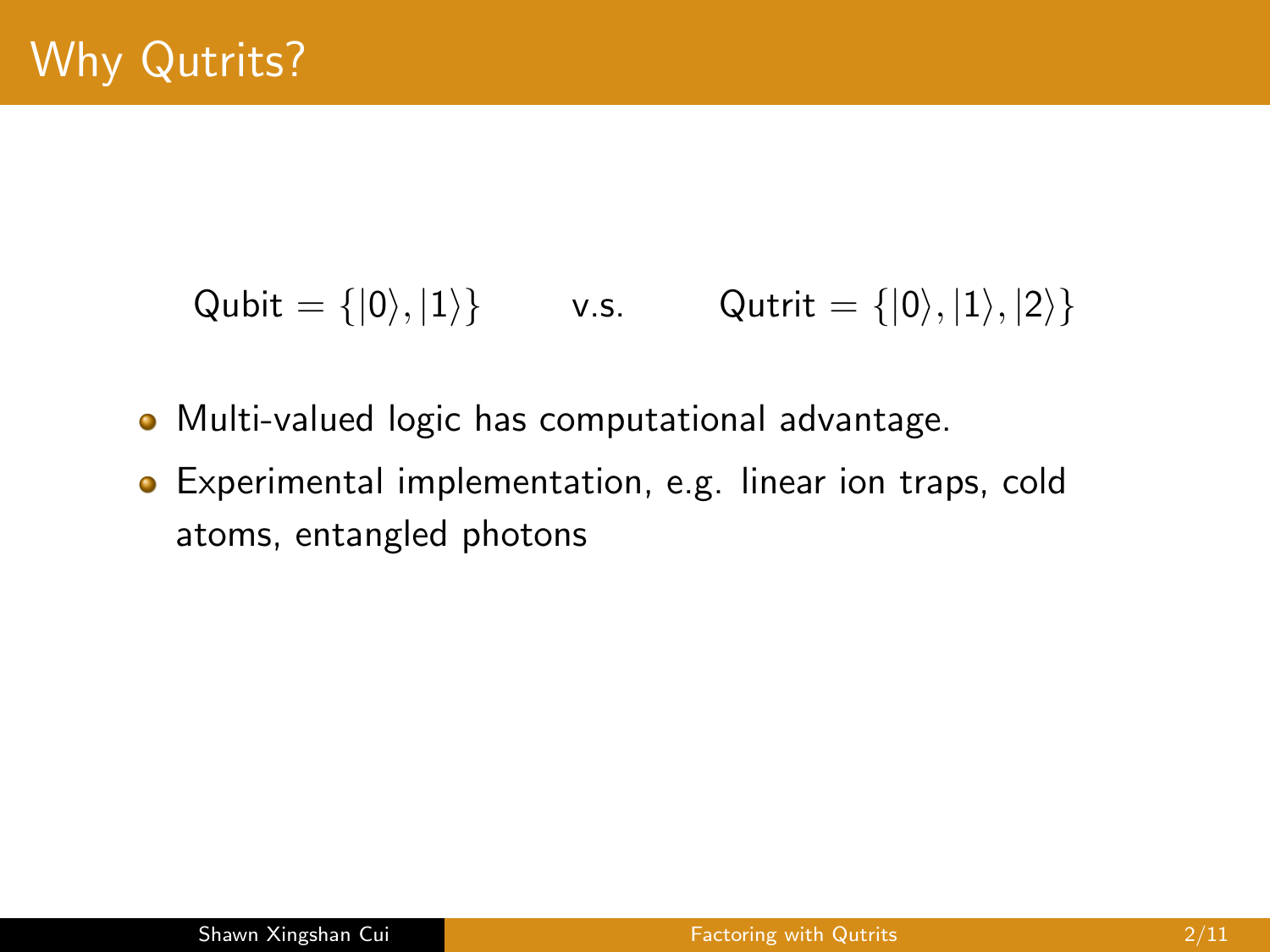### $Qubit = \{|0\rangle, |1\rangle\}$  v.s.  $Qutrit = \{|0\rangle, |1\rangle, |2\rangle\}$

- Multi-valued logic has computational advantage.
- Experimental implementation, e.g. linear ion traps, cold atoms, entangled photons
- **•** Topological quantum computation (TQC) by non-abelian anyons. Certain anyon system naturally encodes a qutrit.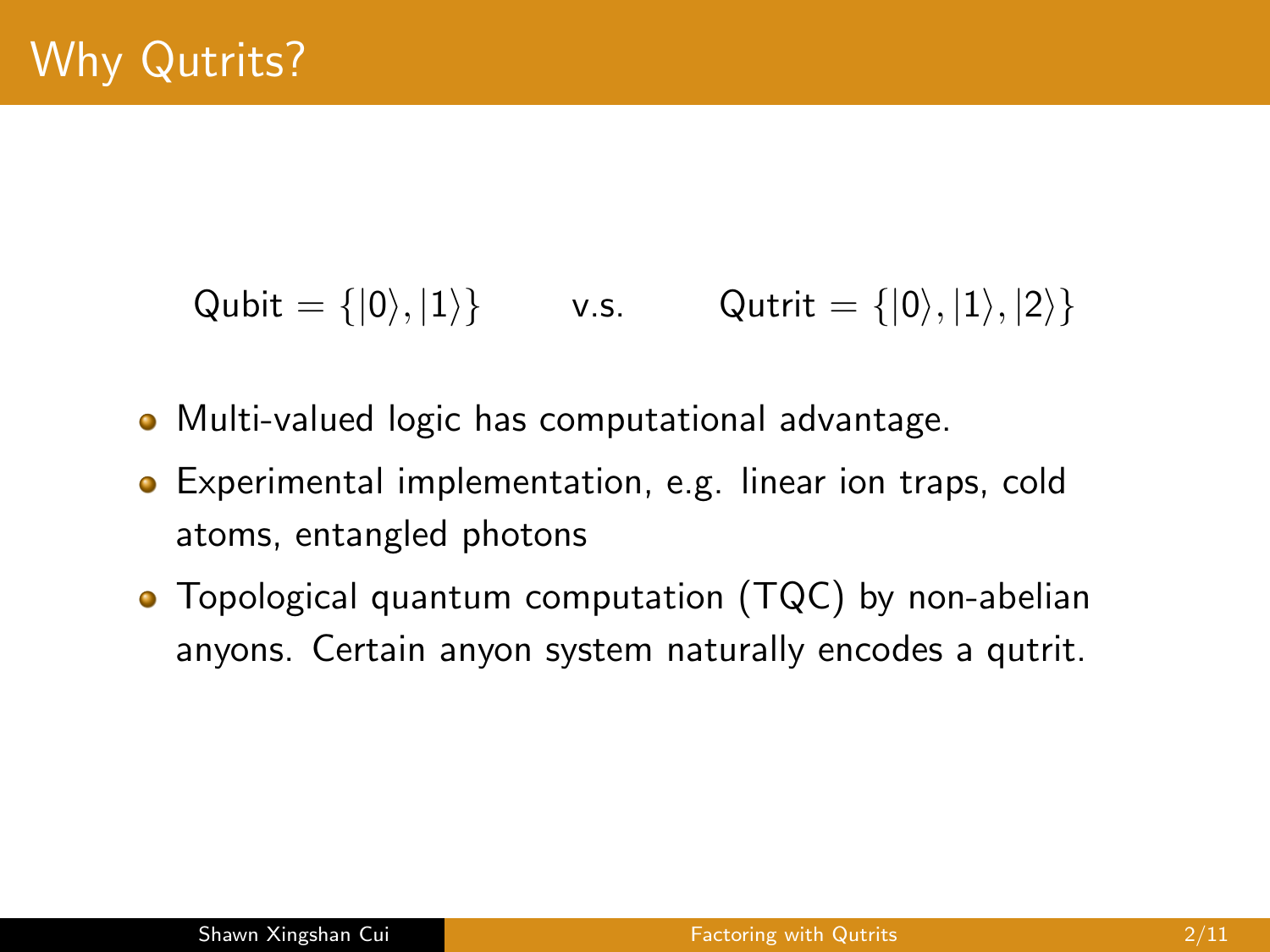$\text{Qubit} = \{|0\rangle, |1\rangle\}$  v.s.  $\text{Qutrit} = \{|0\rangle, |1\rangle, |2\rangle\}$ 

- Multi-valued logic has computational advantage.
- Experimental implementation, e.g. linear ion traps, cold atoms, entangled photons
- **•** Topological quantum computation (TQC) by non-abelian anyons. Certain anyon system naturally encodes a qutrit.

TQC is fault tolerant; has asymptotically better efficiency.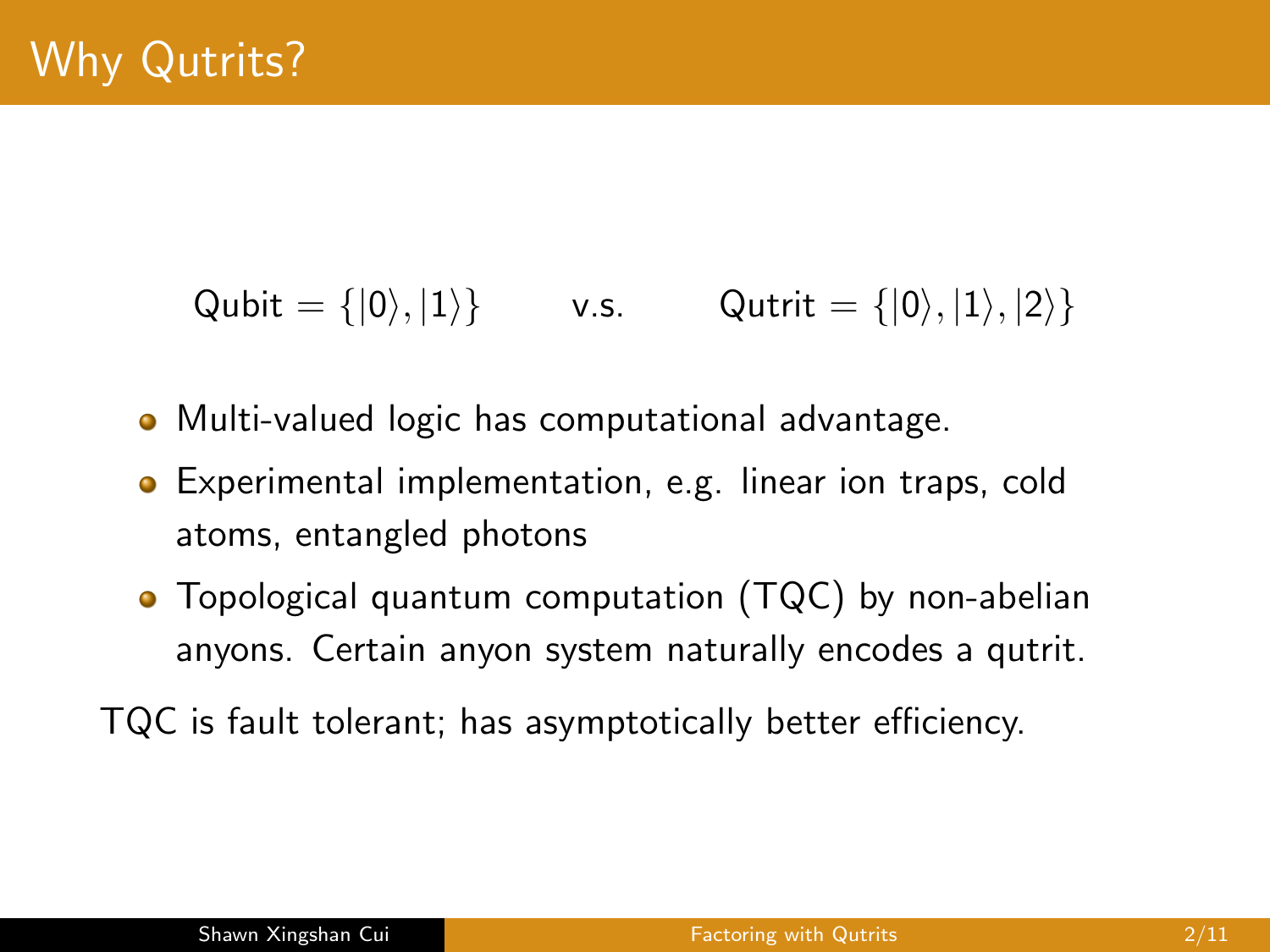### Metaplectic Quantum Computer

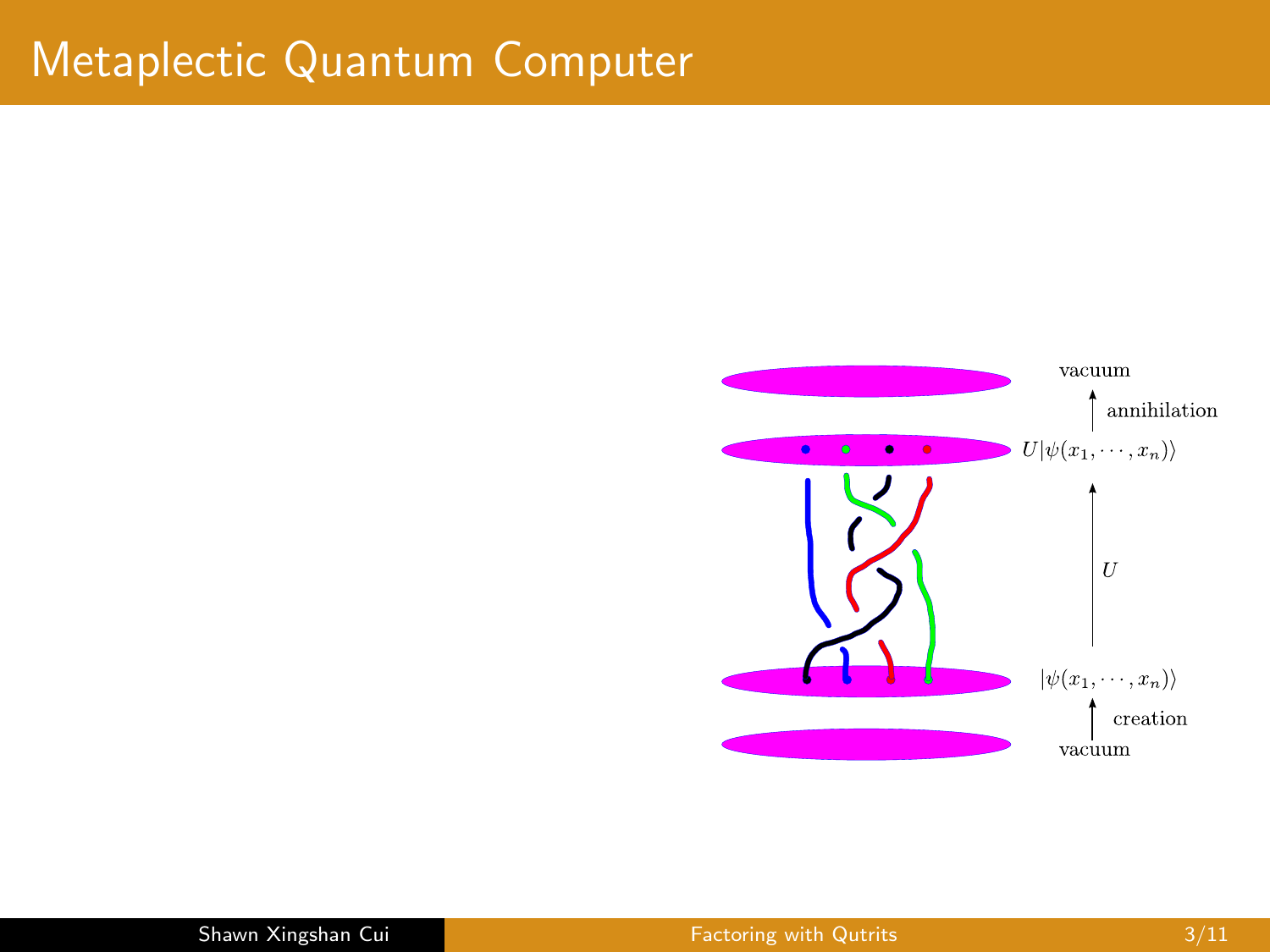Metaplectic Quantum Computer:  $SU(2)_4$  anyon system  $(\leftrightarrow$  fractional quantum Hall liquids at  $\nu = 8/3$ )

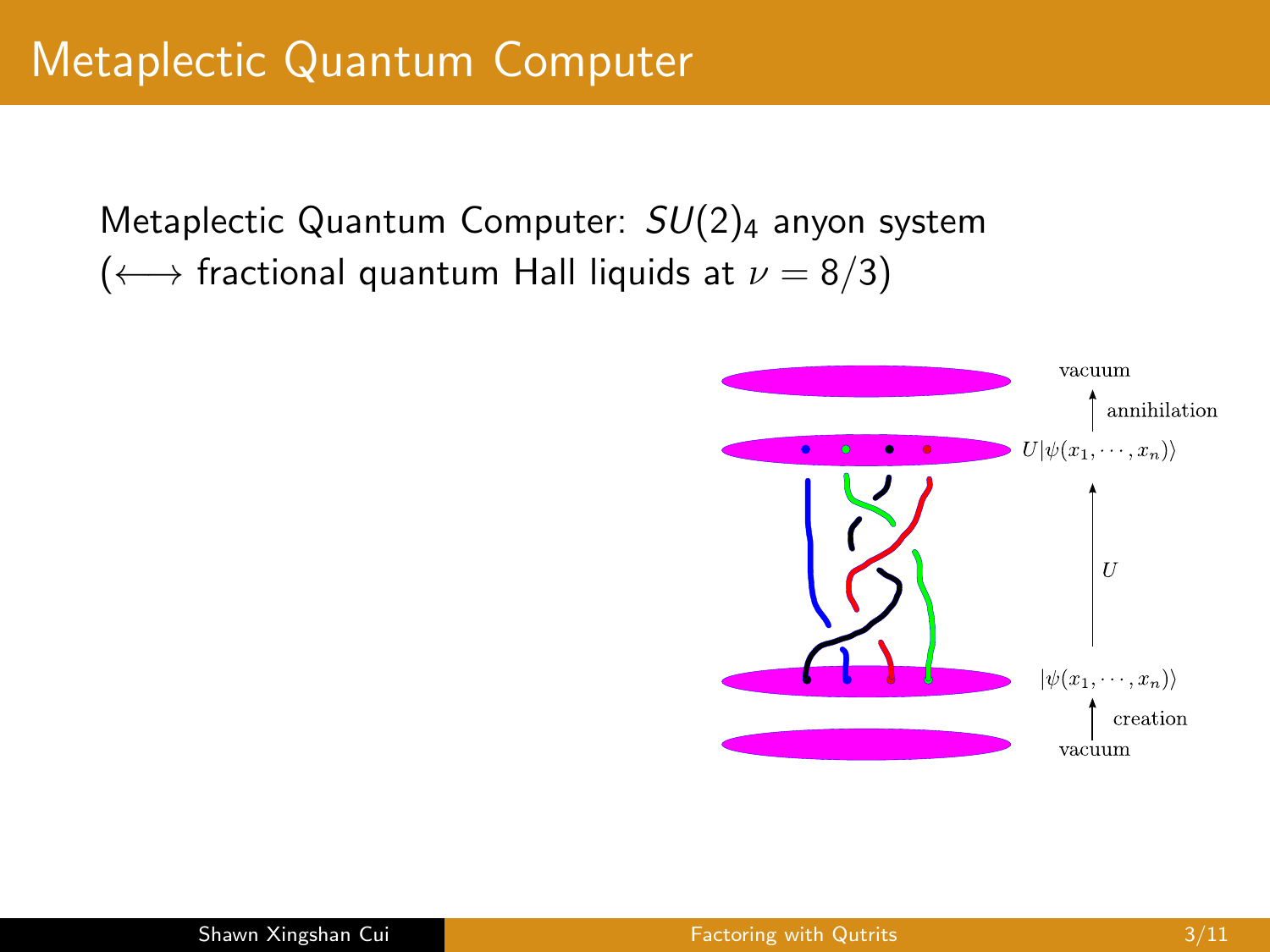Metaplectic Quantum Computer:  $SU(2)_4$  anyon system  $(\leftrightarrow$  fractional quantum Hall liquids at  $\nu = 8/3$ )

Braiding and measurement  $\Rightarrow$  Metaplectic Basis: Qutrit Clifford  $+$   $R_{|2\rangle}$ .

 $X|i\rangle =|i+1\rangle,$   $Q|i\rangle =\omega^{\delta_{i,2}}|i\rangle;$  $H|i\rangle = \frac{1}{\sqrt{2}}$  $\frac{1}{3}\sum_{j=0}^2\omega^{ij}|j\rangle;$  $SUM|i,j\rangle = |i,i+j\rangle.$ 

$$
\bullet \ \mathit{R}_{|2\rangle} = \mathsf{diag}(1,1,-1)
$$

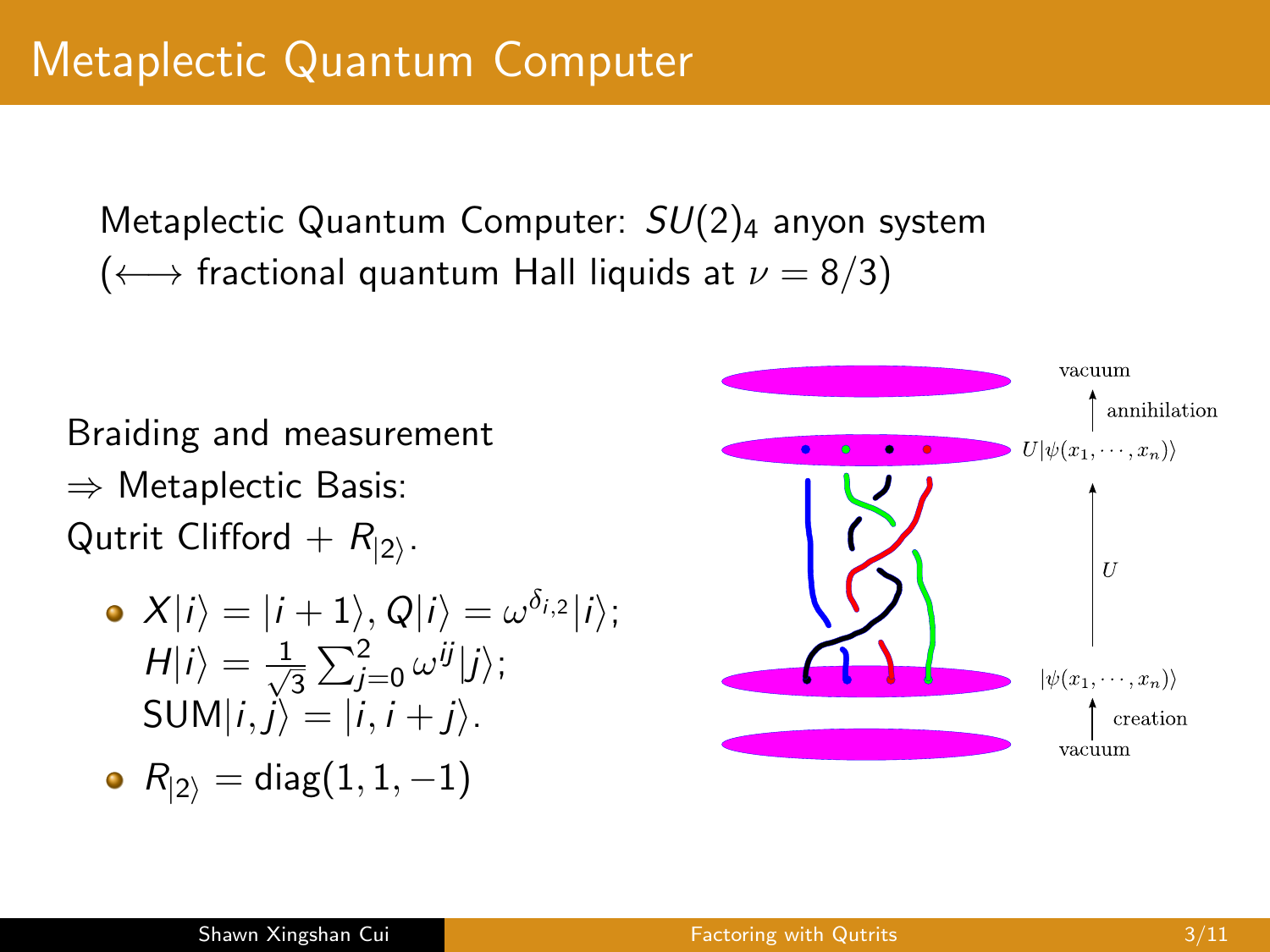## $R_{|2\rangle}$  is non-Clifford, (not in any Clifford hierarchy).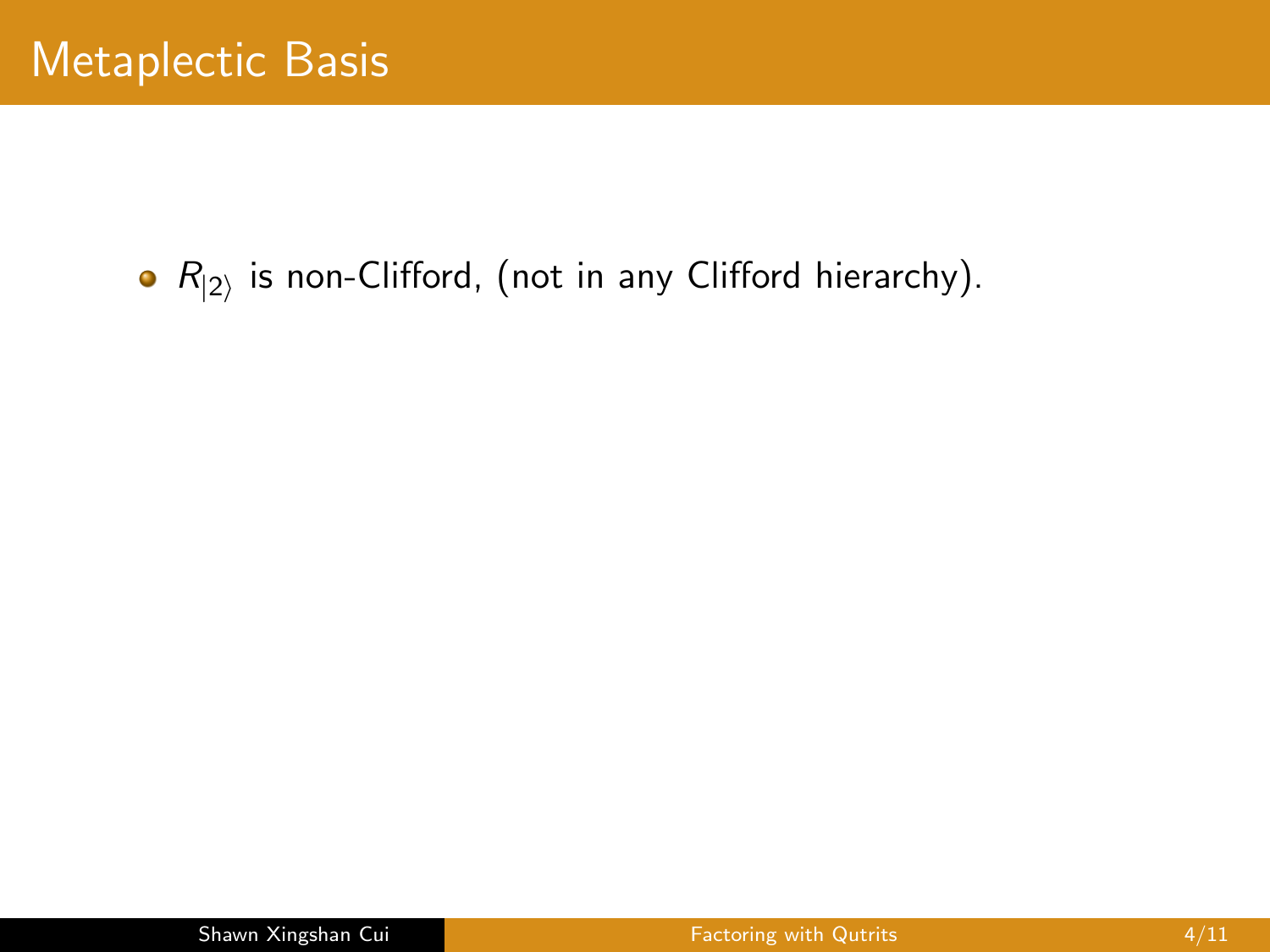- $R_{|2\rangle}$  is non-Clifford, (not in any Clifford hierarchy).
- $R_{|2\rangle}$  is obtained from the magic state  $\psi = |0\rangle + |1\rangle |2\rangle.$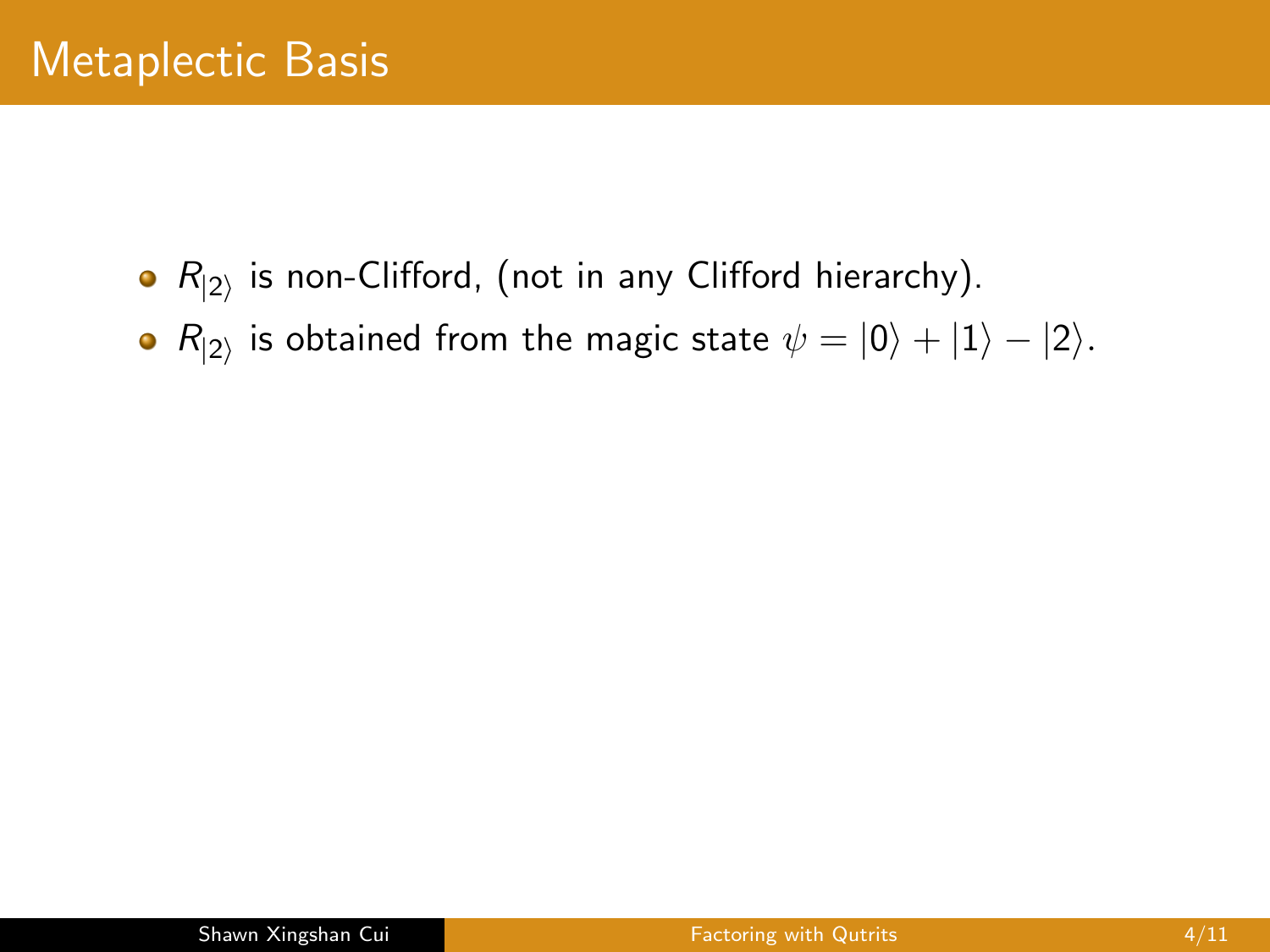- $R_{|2\rangle}$  is non-Clifford, (not in any Clifford hierarchy).
- $R_{|2\rangle}$  is obtained from the magic state  $\psi = |0\rangle + |1\rangle |2\rangle.$
- $\bullet \psi$  is produced exactly by topological measurement in 9/4 trials on average. Much better than any state distillation method.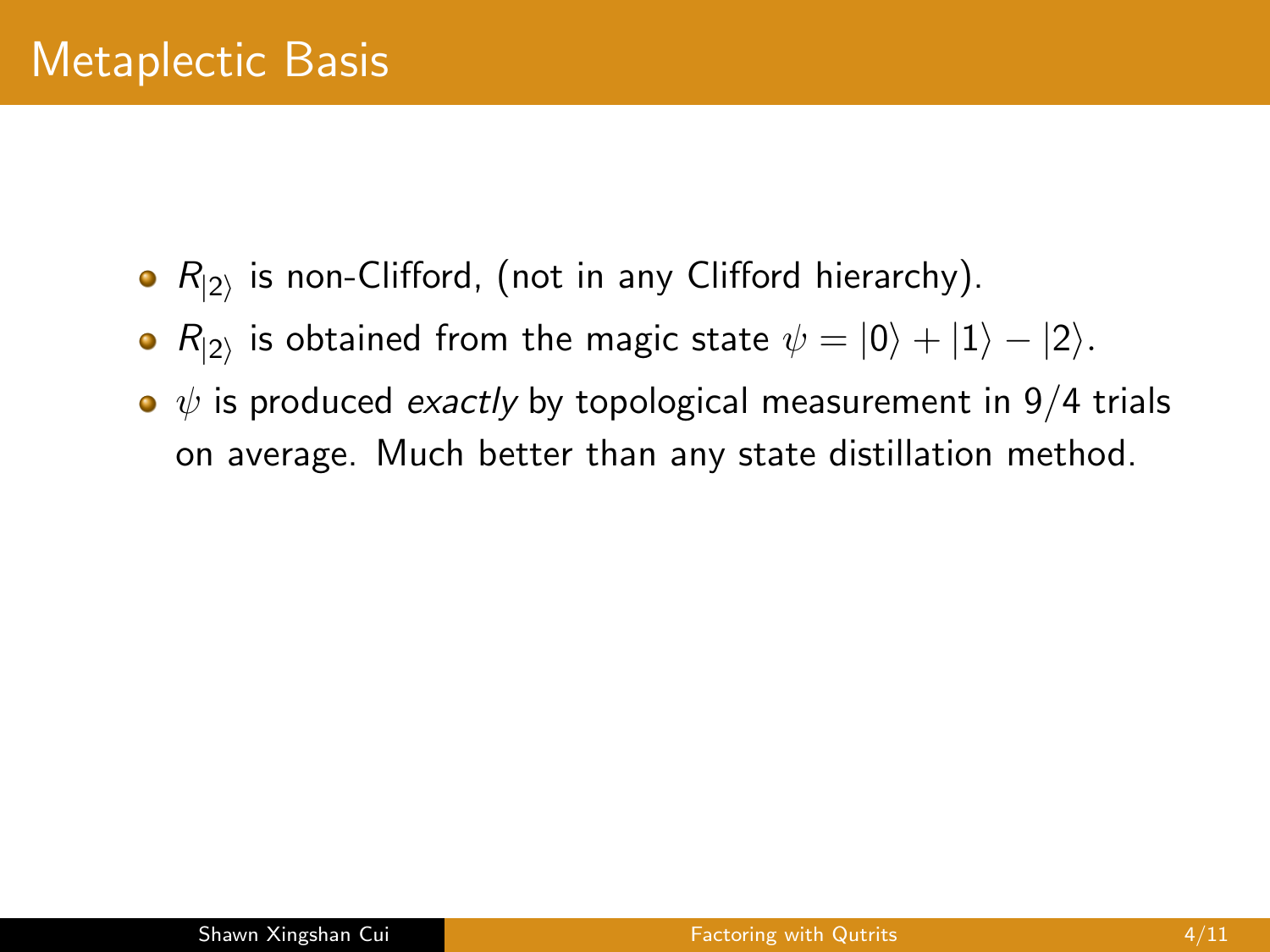- $R_{|2\rangle}$  is non-Clifford, (not in any Clifford hierarchy).
- $R_{|2\rangle}$  is obtained from the magic state  $\psi = |0\rangle + |1\rangle |2\rangle.$
- $\bullet \psi$  is produced *exactly* by topological measurement in 9/4 trials on average. Much better than any state distillation method.

#### Theorem (BCKW, 2015)

Any single qutrit gate can be approximated with precision  $\epsilon$  by a metaplectic circuit with  $R_{|2\rangle}$ -count  $O(\log(1/\epsilon)).$ (Compared with  $O(\log^{3.97}(1/\epsilon))$  Solovay-Kitaev)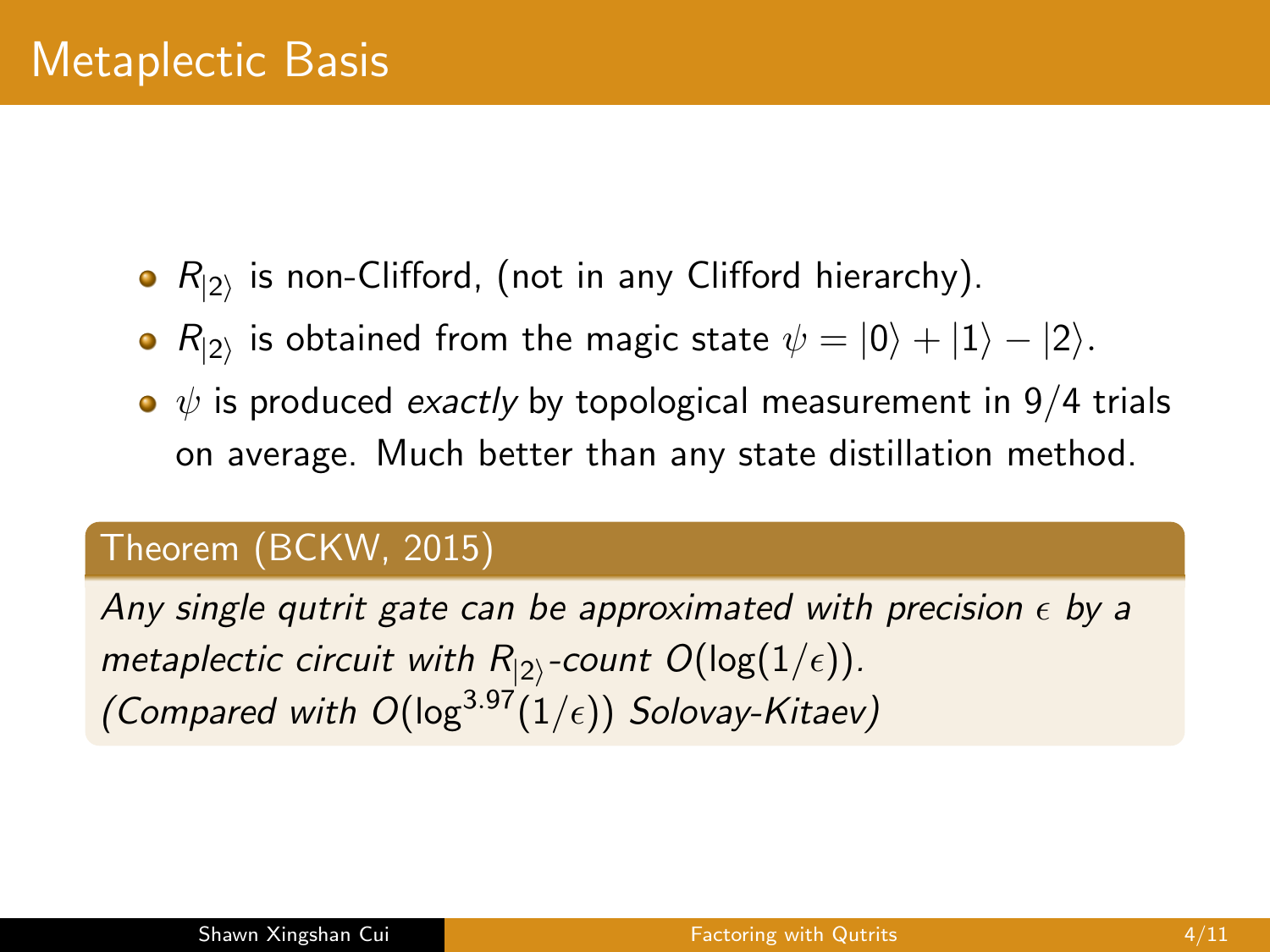# Clifford  $+$   $P_9$  Basis

Clifford + P<sub>9</sub>, P<sub>9</sub> = diag(1, 
$$
\omega_9
$$
,  $\omega_9^2$ ),  $\omega_9 = e^{\frac{2\pi i}{9}}$ .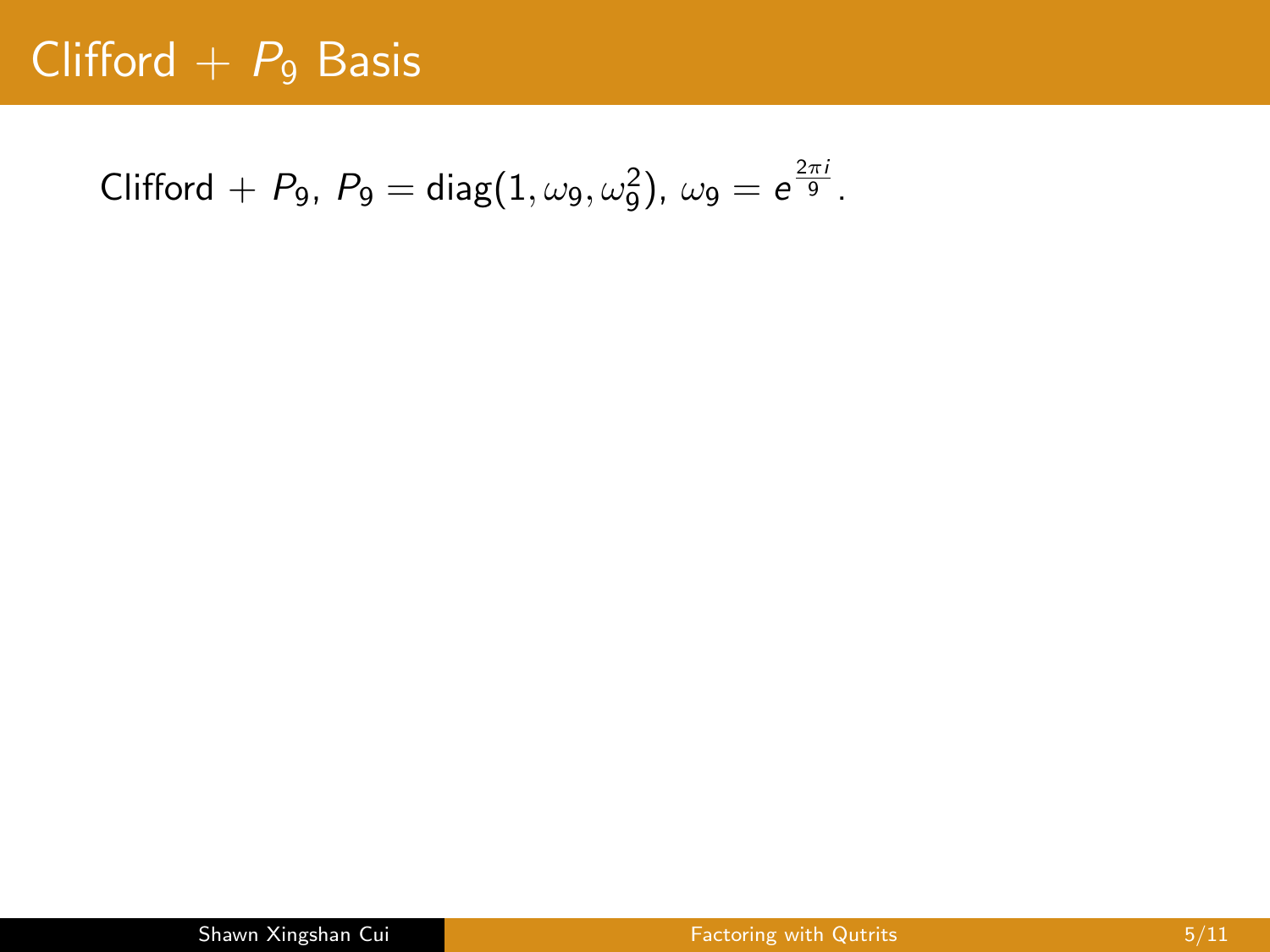## Clifford  $+$   $P_0$  Basis

Clifford  $+$   $P_9$ ,  $P_9$  = diag $(1, \omega_9, \omega_9^2)$ ,  $\omega_9$  =  $e^{\frac{2\pi i}{9}}$ .  $P<sub>9</sub>$ :

- Qutrit analog of the qubit  $\pi/8$ -gate.
- $P_9 \in C_3$  3rd Clifford hierarchy.
- Obtained from magic state distillation.
	- magic state  $\mu = |0\rangle + \omega_9|1\rangle + \omega_9^2|2\rangle$ .
	- distillation complexity: requires  $O(\log^3(1/\delta))$  raw magic states to distill one copy of  $\mu$  with fidelity  $1 - \delta$ .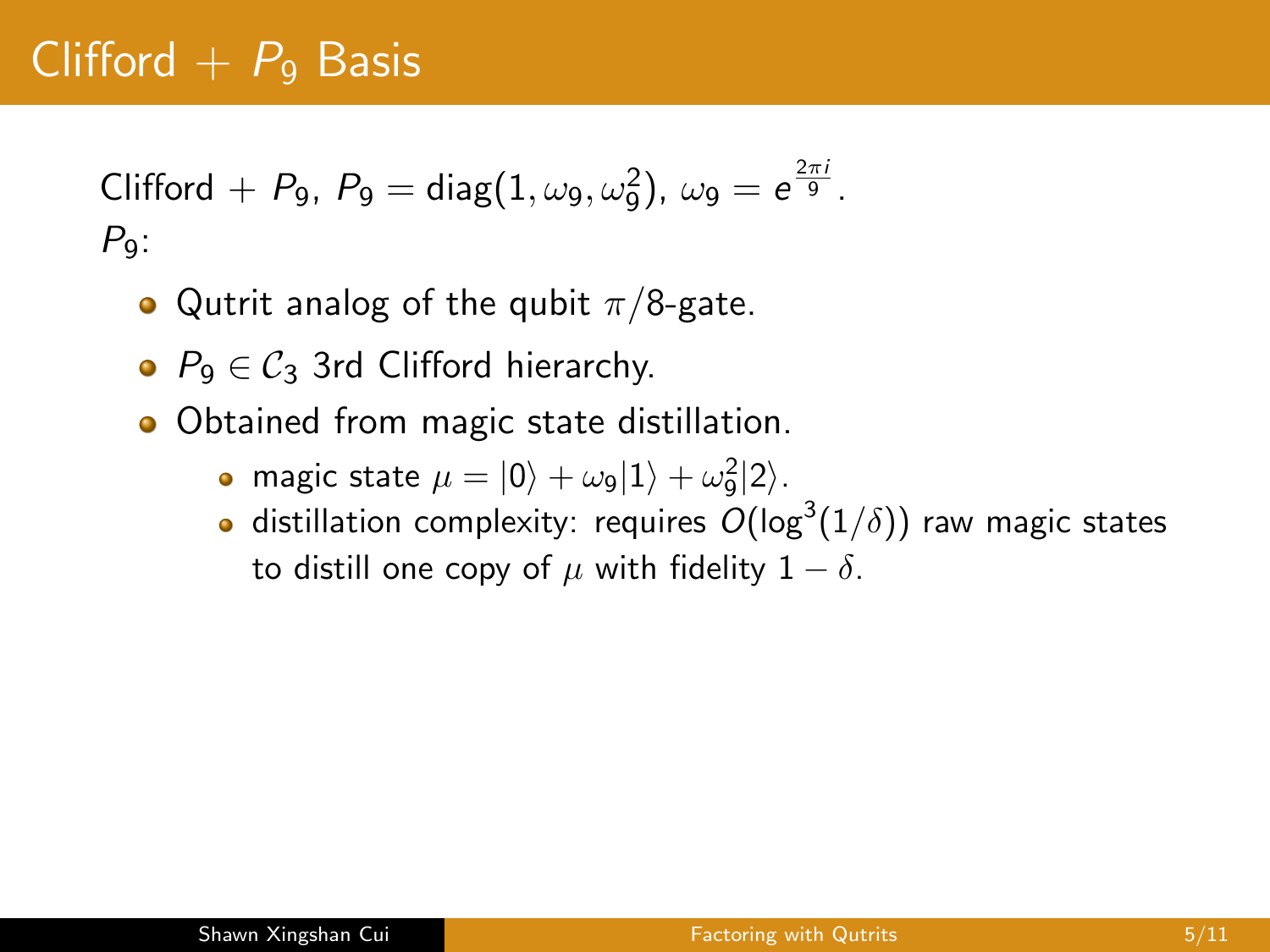## Clifford  $+$   $P_9$  Basis

Clifford  $+$   $P_9$ ,  $P_9$  = diag $(1, \omega_9, \omega_9^2)$ ,  $\omega_9$  =  $e^{\frac{2\pi i}{9}}$ .  $P<sub>9</sub>$ :

- Qutrit analog of the qubit  $\pi/8$ -gate.
- $P_9 \in C_3$  3rd Clifford hierarchy.
- Obtained from magic state distillation.
	- magic state  $\mu = |0\rangle + \omega_9|1\rangle + \omega_9^2|2\rangle$ .
	- distillation complexity: requires  $O(\log^3(1/\delta))$  raw magic states to distill one copy of  $\mu$  with fidelity  $1 - \delta$ .

#### Theorem (BCRS, 2015, informal)

One can implement ternary arithmetic (e.g. ternary adder, comparison, multiplication, subtraction, etc.) exactly over Clifford  $+$   $P_9$  basis.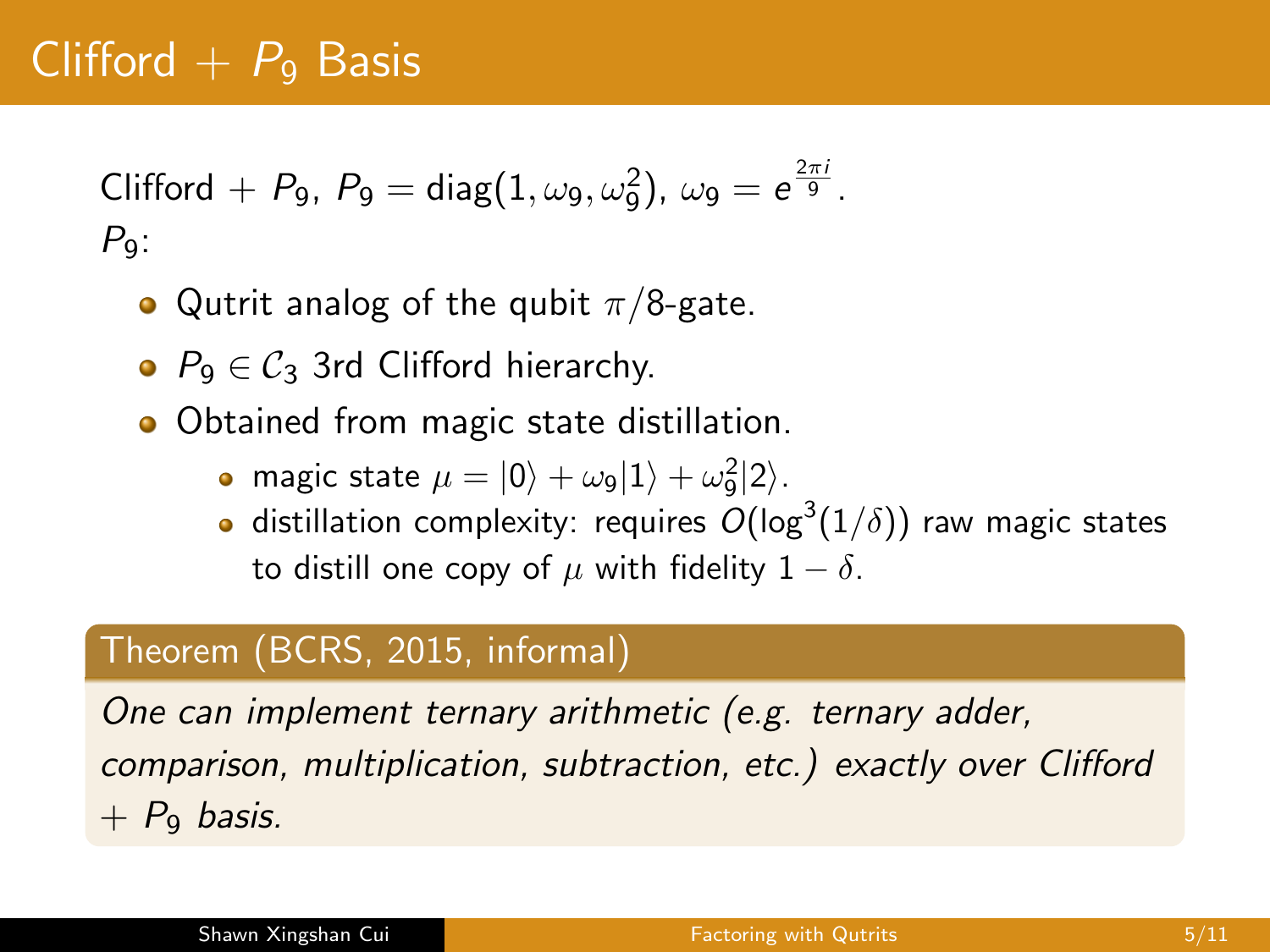# Emulate Qubits in Qutrit Computer

Embed a qubit  $\{|0\rangle, |1\rangle\}$  in a qutrit  $\{|0\rangle, |1\rangle, |2\rangle\}$ .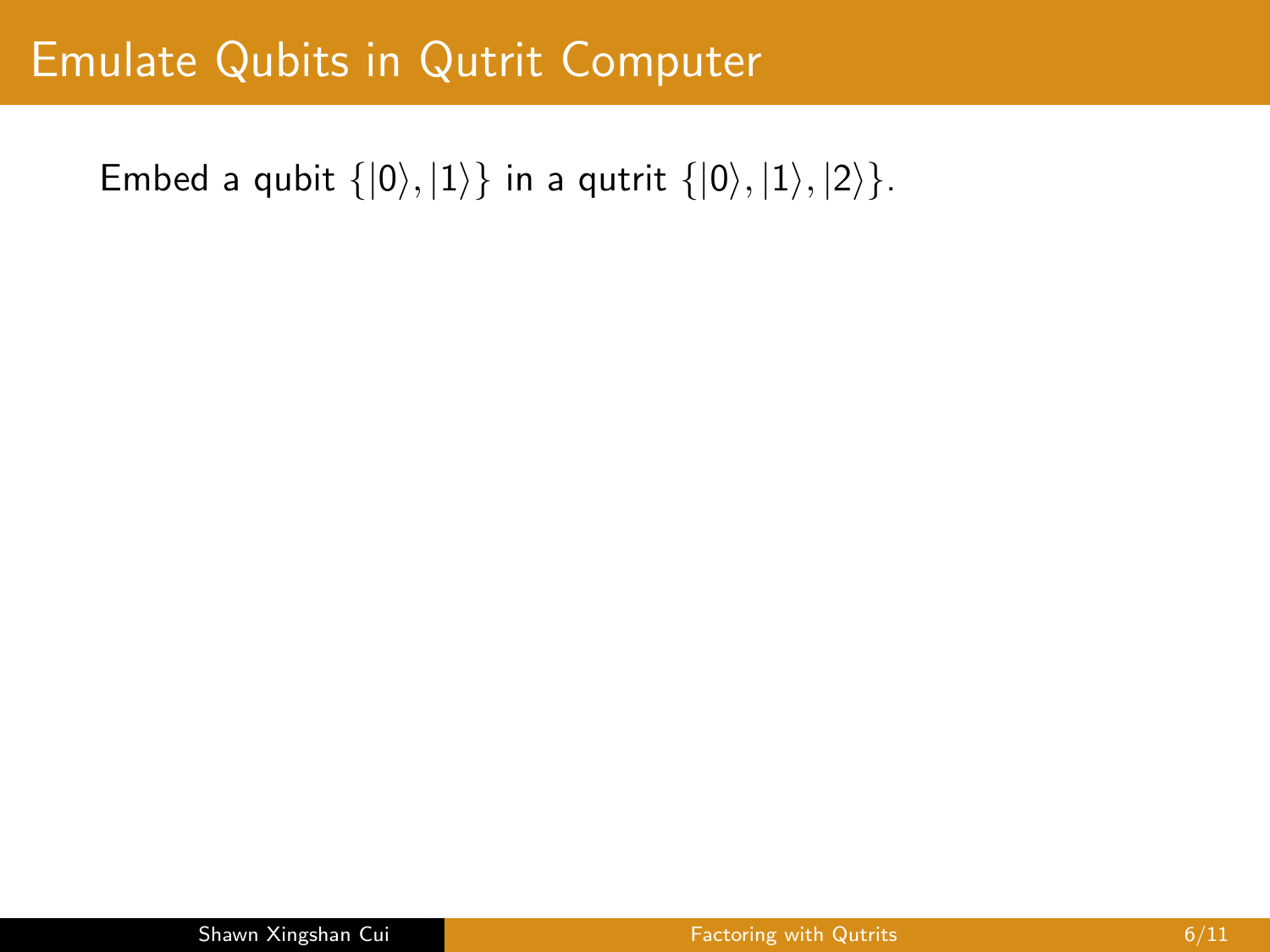# Emulate Qubits in Qutrit Computer

Embed a qubit  $\{|0\rangle, |1\rangle\}$  in a qutrit  $\{|0\rangle, |1\rangle, |2\rangle\}$ . Emulate a qubit gate with a qutrit gate. E.g.,

$$
\sigma_X = \begin{pmatrix} 0 & 1 \\ 1 & 0 \end{pmatrix} \longrightarrow \begin{pmatrix} 0 & 1 & 0 \\ 1 & 0 & 0 \\ 0 & 0 & * \end{pmatrix}
$$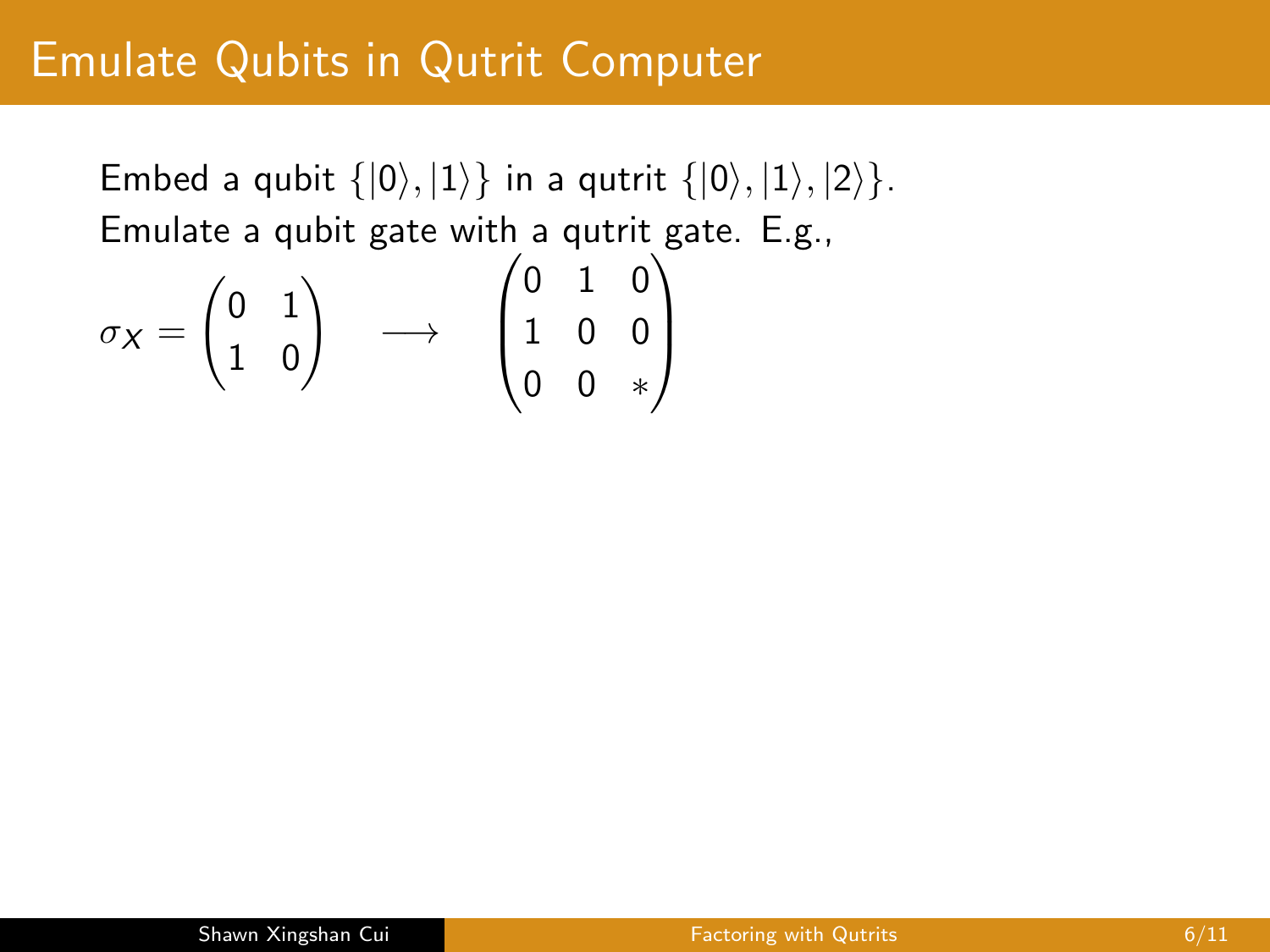# Emulate Qubits in Qutrit Computer

Embed a qubit  $\{|0\rangle, |1\rangle\}$  in a qutrit  $\{|0\rangle, |1\rangle, |2\rangle\}$ . Emulate a qubit gate with a qutrit gate. E.g.,

$$
\sigma_X = \begin{pmatrix} 0 & 1 \\ 1 & 0 \end{pmatrix} \quad \longrightarrow \quad \begin{pmatrix} 0 & 1 & 0 \\ 1 & 0 & 0 \\ 0 & 0 & * \end{pmatrix}
$$

Any qubit algorithm can be emulated in a qutrit computer. Emulation efficiency?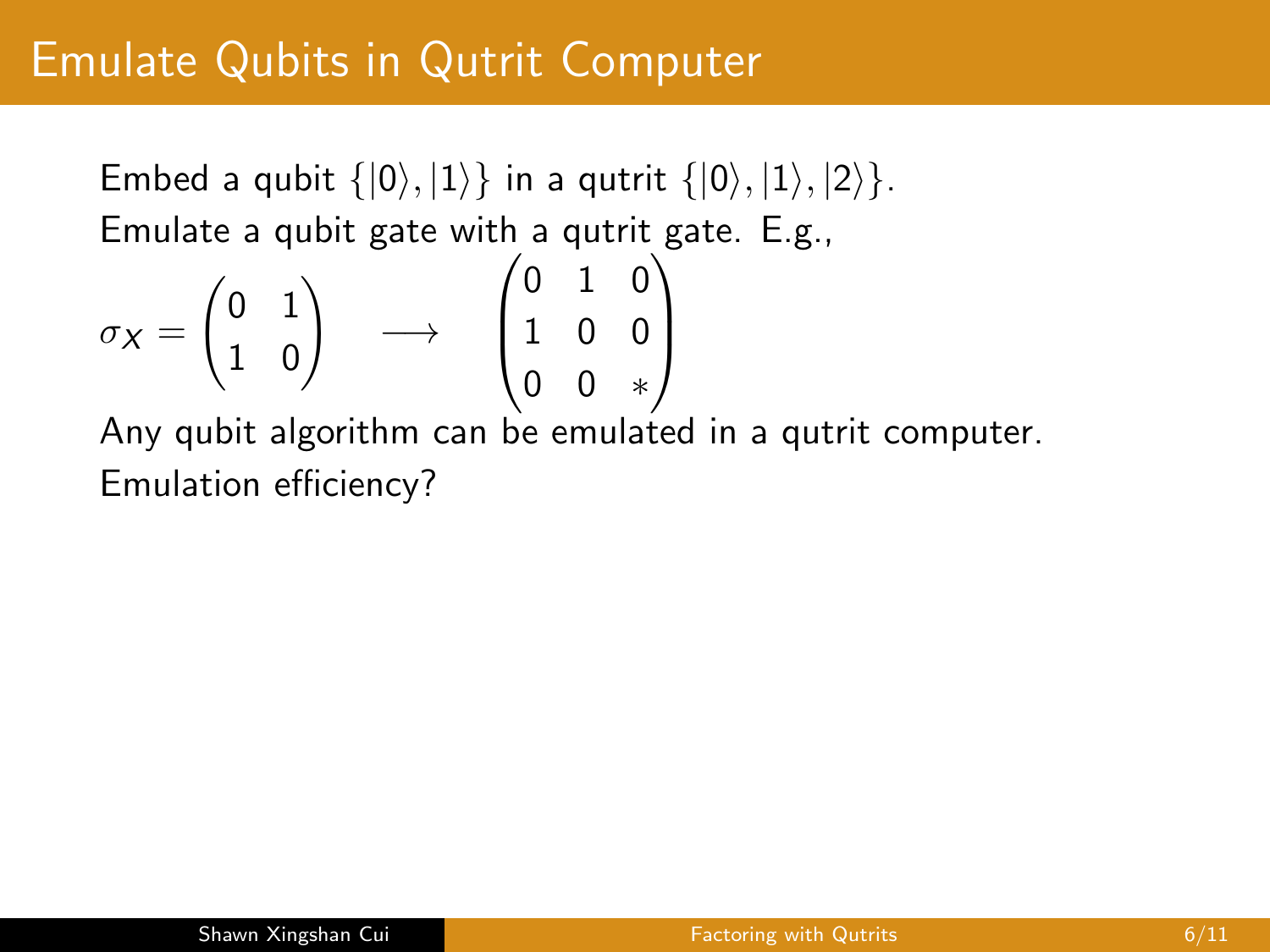Embed a qubit  $\{|0\rangle, |1\rangle\}$  in a qutrit  $\{|0\rangle, |1\rangle, |2\rangle\}$ . Emulate a qubit gate with a qutrit gate. E.g.,

$$
\sigma_X=\begin{pmatrix}0&1\\1&0\end{pmatrix}\quad\longrightarrow\quad \begin{pmatrix}0&1&0\\1&0&0\\0&0&*\end{pmatrix}
$$

Any qubit algorithm can be emulated in a qutrit computer. Emulation efficiency?

For Shor's Algorithm, compare the cost in terms of raw magic state count.

$$
\begin{cases}\n\text{Clifford} + \pi/8(\text{qubit}) & |0\rangle + e^{\frac{\pi i}{4}}|1\rangle \\
\text{Clifford} + R_{|2\rangle}(\text{qutrit}) & |0\rangle + |1\rangle - |2\rangle \\
\text{Clifford} + P_9(\text{qutrit}) & |0\rangle + e^{\frac{2\pi i}{9}}|1\rangle + e^{\frac{4\pi i}{9}}|2\rangle\n\end{cases}
$$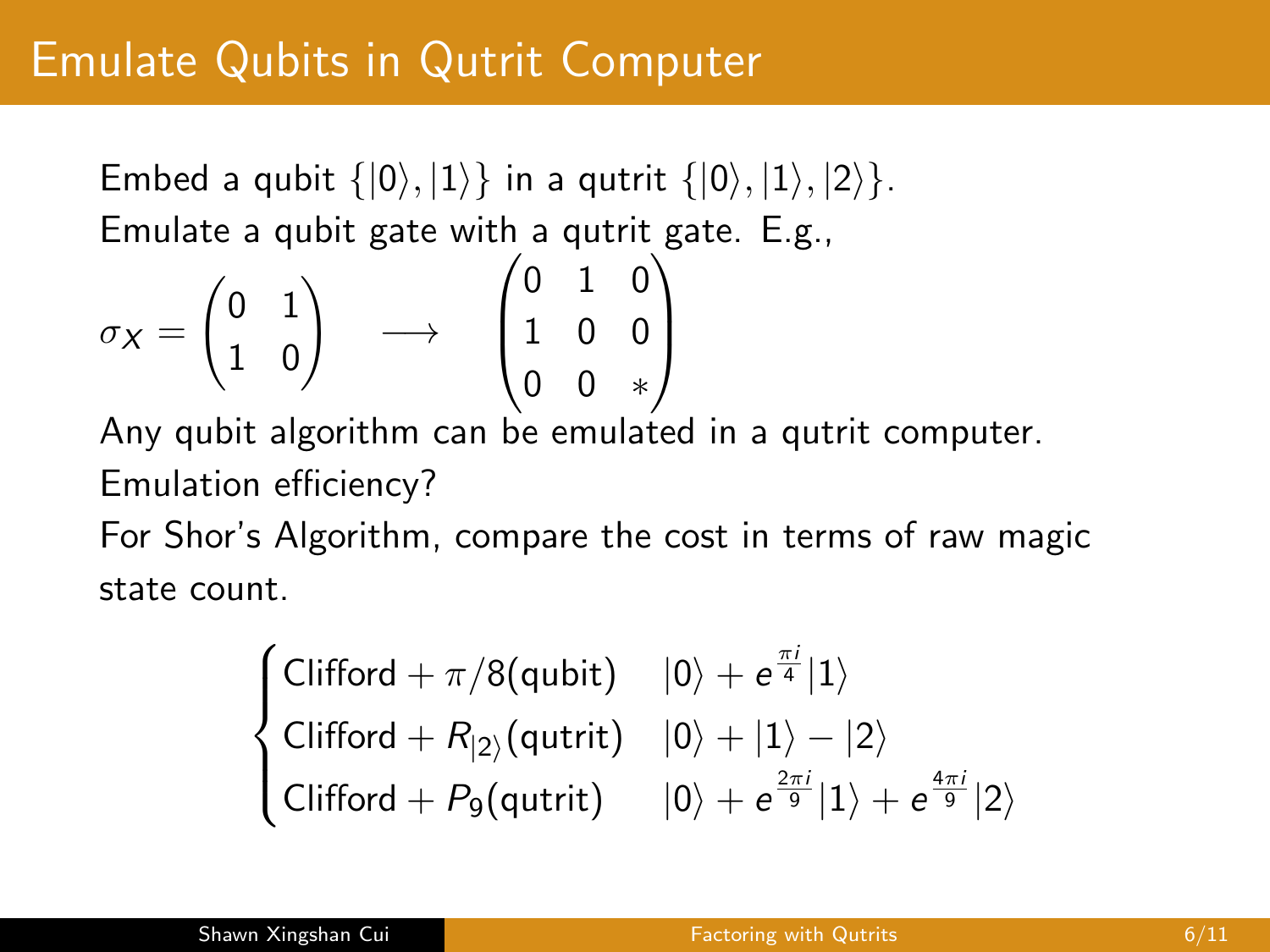Quantum part:

Given  $a < N$ ,  $(a, N) = 1$ , find the smallest number r, such that  $a^r = 1 \mod N$ .

**1** Prepare quantum state proportional to the following superposition:

$$
\sum_{k=0}^{N^2} |k\rangle |a^k \mod N\rangle
$$

- <sup>2</sup> Perform quantum Fourier transform of the first register.
- **3** Measure the first register.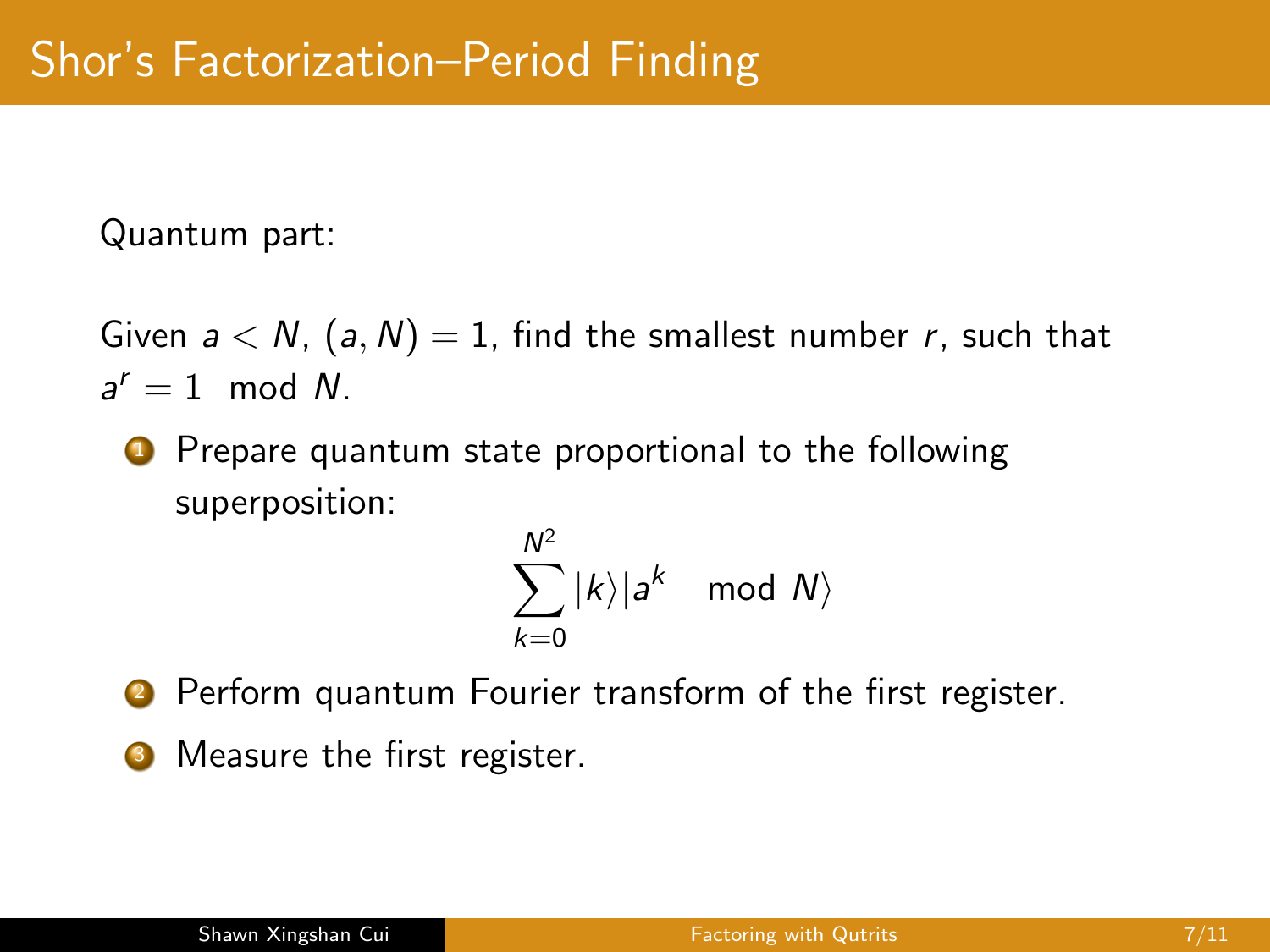### Proposition (BRS, 2016)

The cost of emulating the binary circuit of period finding is proportional to the cost of emulating the Toffoli gate.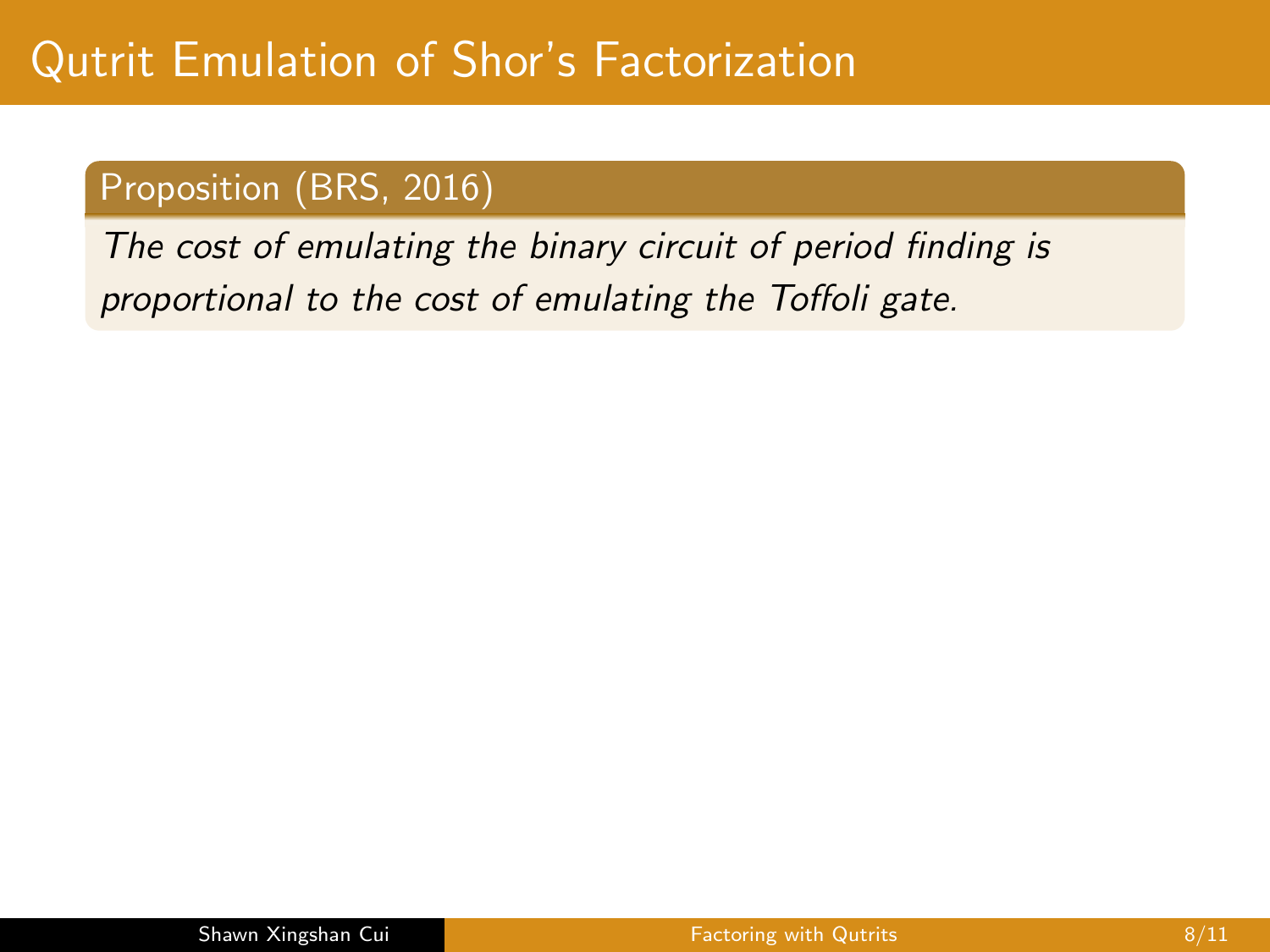### Proposition (BRS, 2016)

The cost of emulating the binary circuit of period finding is proportional to the cost of emulating the Toffoli gate.

#### Proposition (BRS, 2016)

The Toffoli gate can be emulated exactly in the Clifford  $+$   $P<sub>9</sub>$  basis either

- **1** by a four-qutrit circuit with  $6$   $P_9$  gates (with one ancilla),
- $\bullet$  or by a three-qutrit circuit with 15  $P_9$  gates (ancilla free).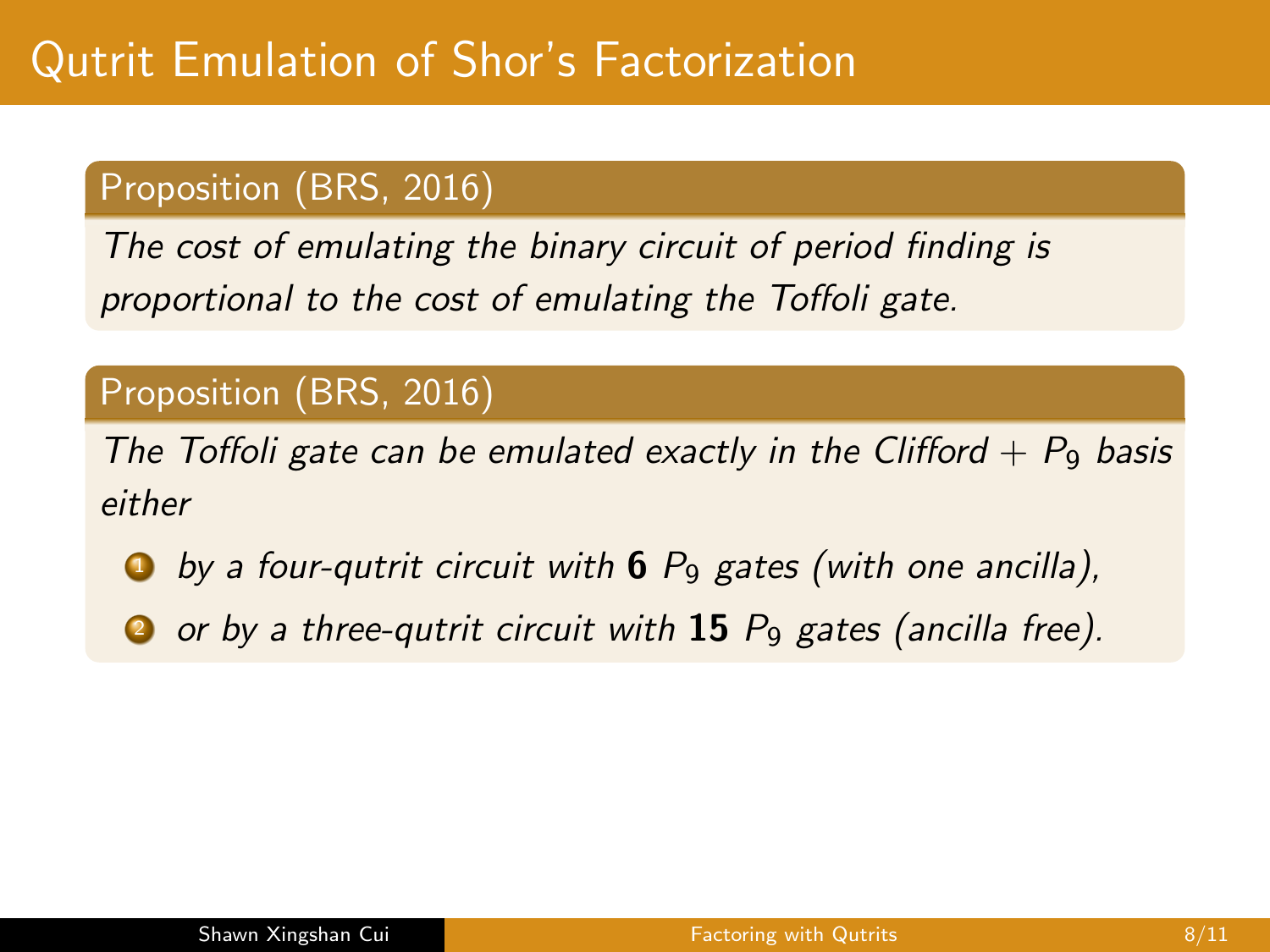### Proposition (BRS, 2016)

The cost of emulating the binary circuit of period finding is proportional to the cost of emulating the Toffoli gate.

#### Proposition (BRS, 2016)

The Toffoli gate can be emulated exactly in the Clifford  $+$   $P<sub>9</sub>$  basis either

- **1** by a four-qutrit circuit with  $6$   $P_9$  gates (with one ancilla),
- $\bullet$  or by a three-qutrit circuit with 15  $P_9$  gates (ancilla free).

#### Proposition (BRS, 2016)

The P<sub>9</sub> can be approximated by a metaplectic circuit of  $R_{(2)}$ -count  $6\log_3(1/\epsilon).$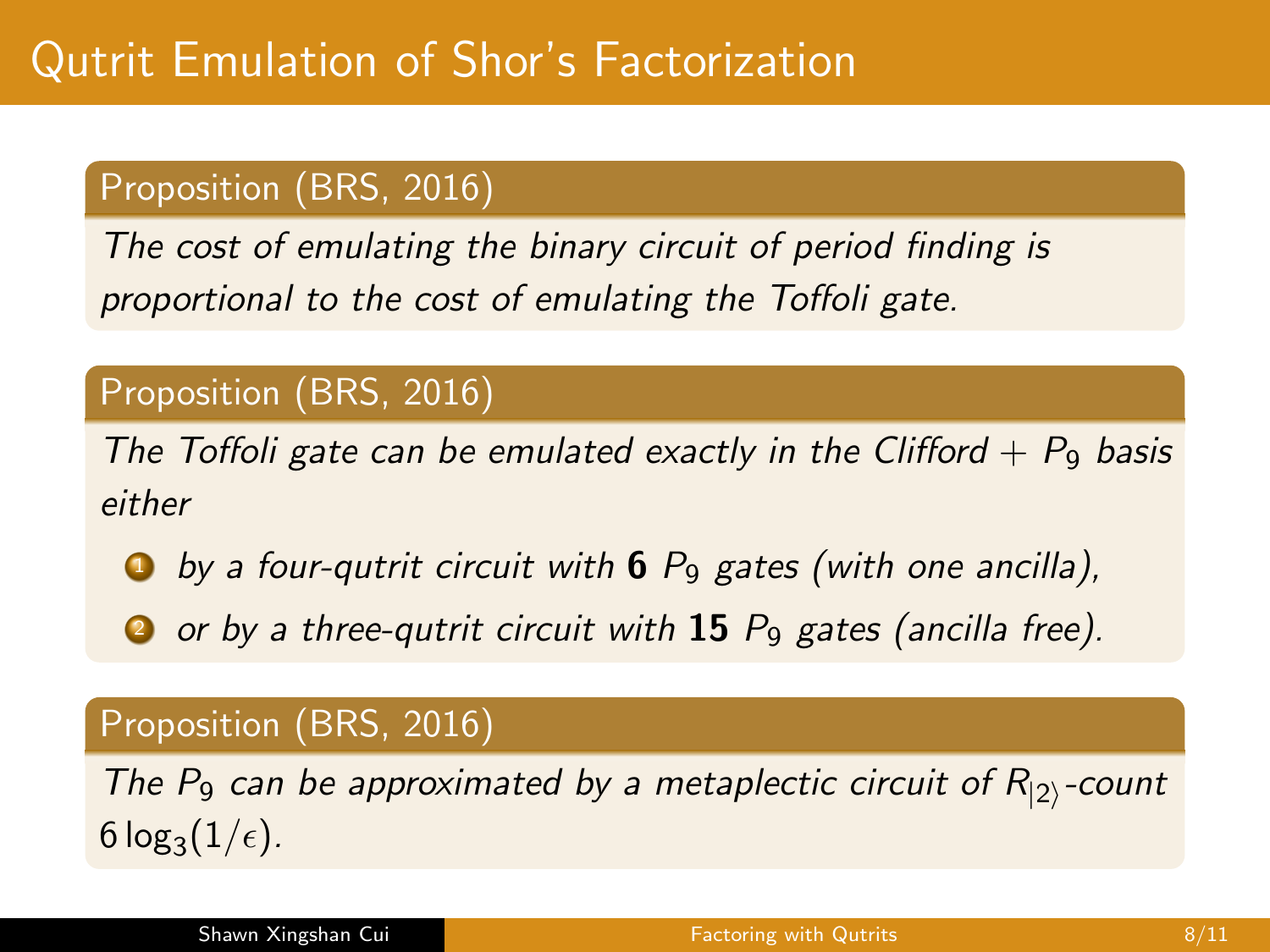Compare the cost of Toffoli gate in qubit/qutrit models:

|                       | Clean magic states | Raw resources                          |
|-----------------------|--------------------|----------------------------------------|
| Clifford + $\pi/8$    |                    | 7(2 $log_2(1/\delta)$ ) <sup>2.5</sup> |
| Clifford $A + P_9$    | 15                 | 15 $log_2^3(1/\delta)$                 |
| Clifford $B + P_9$    |                    | 6 $log_2^3(1/\delta)$                  |
| Clifford $A + R_{2}$  | 15                 | 90 $log_3(1/\delta)$                   |
| Clifford $B + R_{12}$ |                    | 36 $log_3(1/\delta)$                   |

Table "Clifford <sup>A</sup>" stands for 3-qutrit emulation of the Toffoli gate and "Clifford  $B$ " use 4-qutrit emulation with one clean ancilla prepared with SUM gates.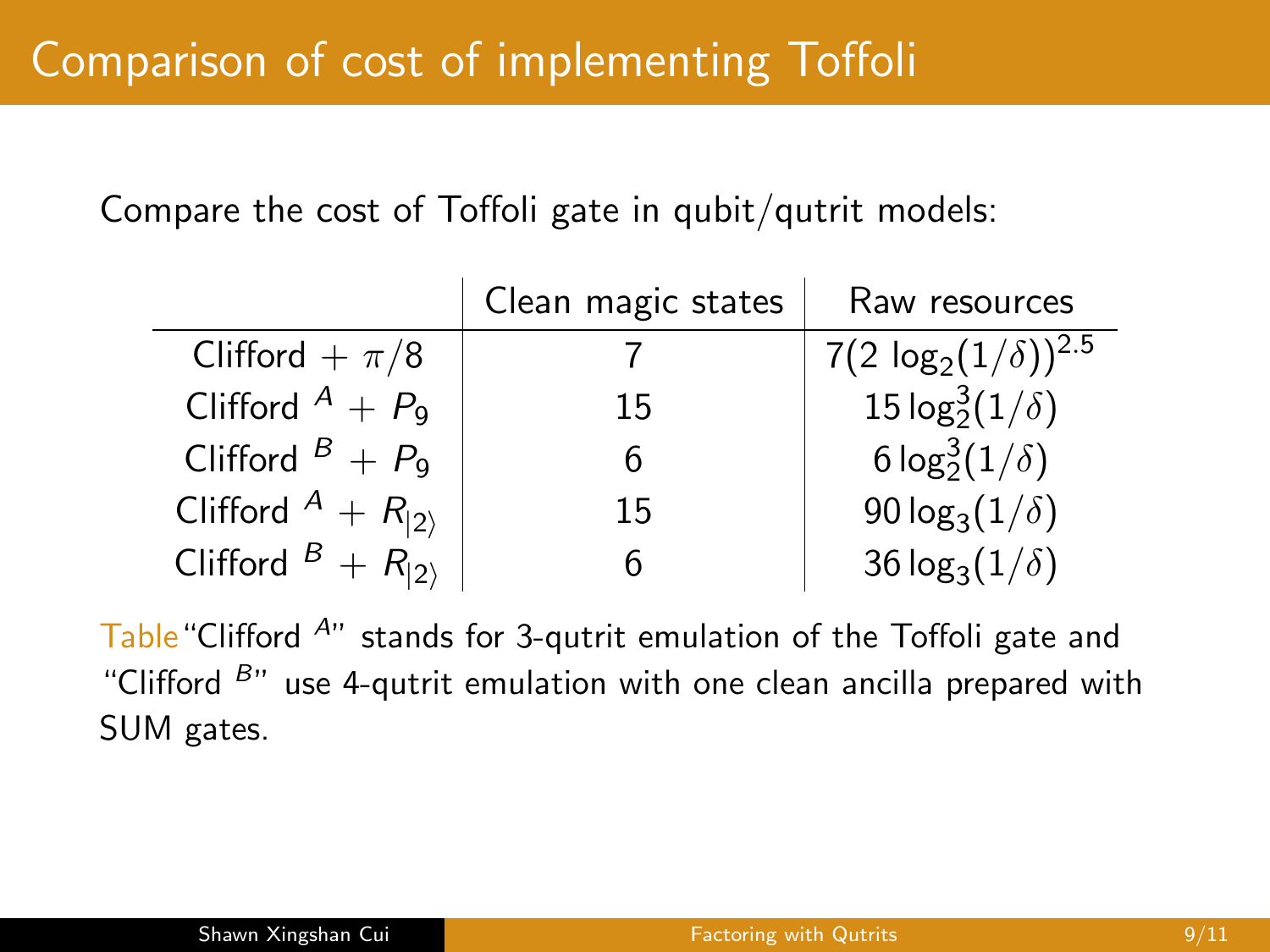Compare the cost of implementing period-finding circuit in qubit/qutrit models:

| <b>Circuits</b>    | Online width                                 | Offline width             |
|--------------------|----------------------------------------------|---------------------------|
| <b>Binary QCLA</b> | $3 n - w(n)$ (qubits)                        | $7 n (6 \log_2(n))^{2.5}$ |
| Clifford $A + P_9$ | $3 n - w(n)$ (qutrits)                       | $15 n (3 log2(n))^{3}$    |
| Clifford $B + P_9$ | $4 n - w(n)$ (qutrits)                       | $6 n (3 log2(n))^{3}$     |
|                    | Clifford $A + R_{12}$   3 n – w(n) (qutrits) | $90 \times 3 n \log_3(n)$ |
|                    | Clifford $B + R_{2}$   4 n – w(n) (qutrits)  | $36 \times 3 n \log_3(n)$ |

Table( $w(n)$  is the Hamming weight of n). Clifford <sup>A</sup> stands for 3-qutrit emulation of the Toffoli gate and case  $B$  for the 4-qutrit emulation. The last column in metaplectic rows shown the expected average of the probabilistic width.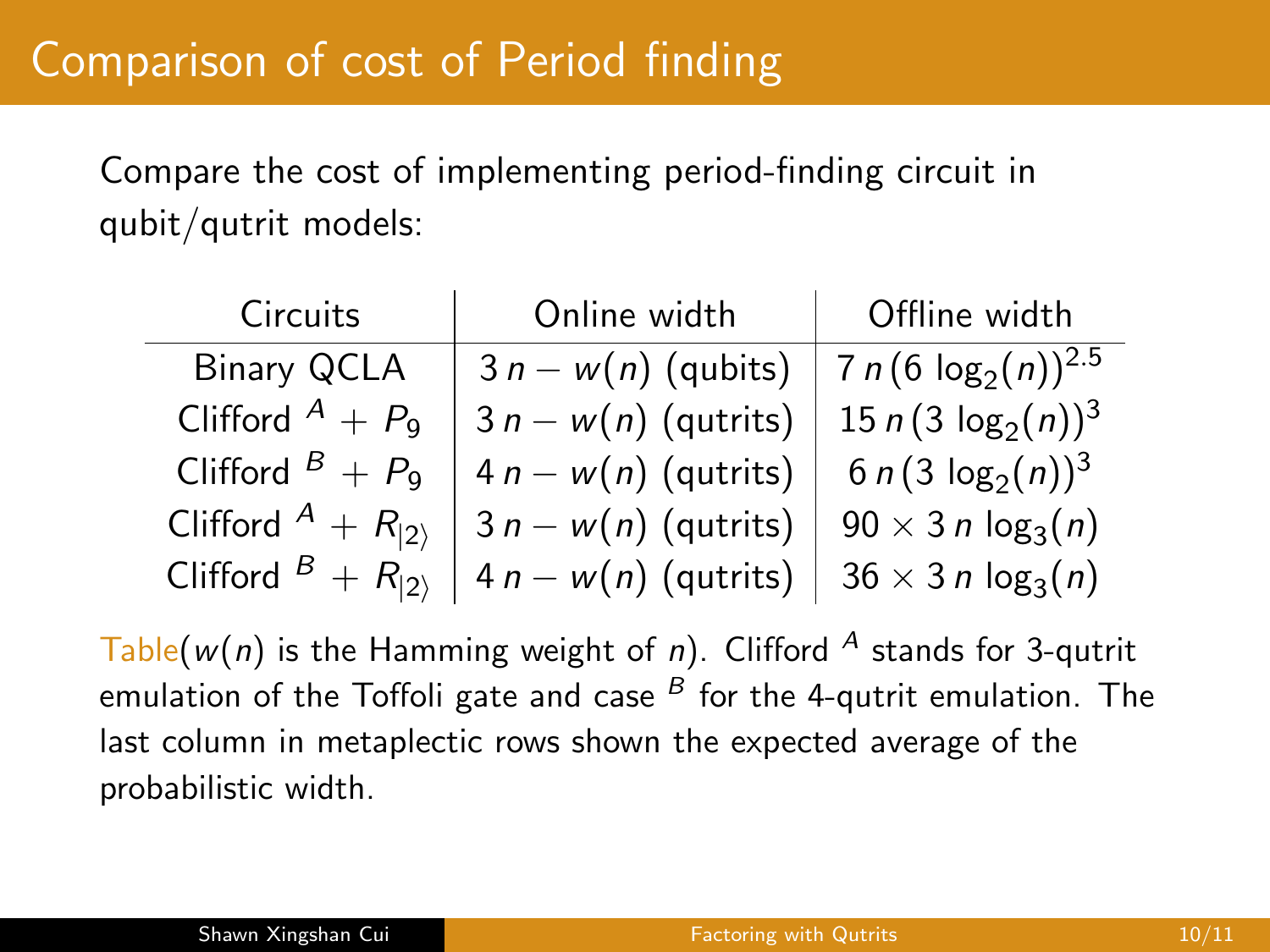Introduced two qutrit basis:

 $\int$  Clifford +  $R_{2}$  Metaplectic TQC Clifford +  $P_9$  Qutrit anolog of qubit Clifford +  $\pi/8$ 

Compared the cost of Shor's algorithm in qubit/qutrit models.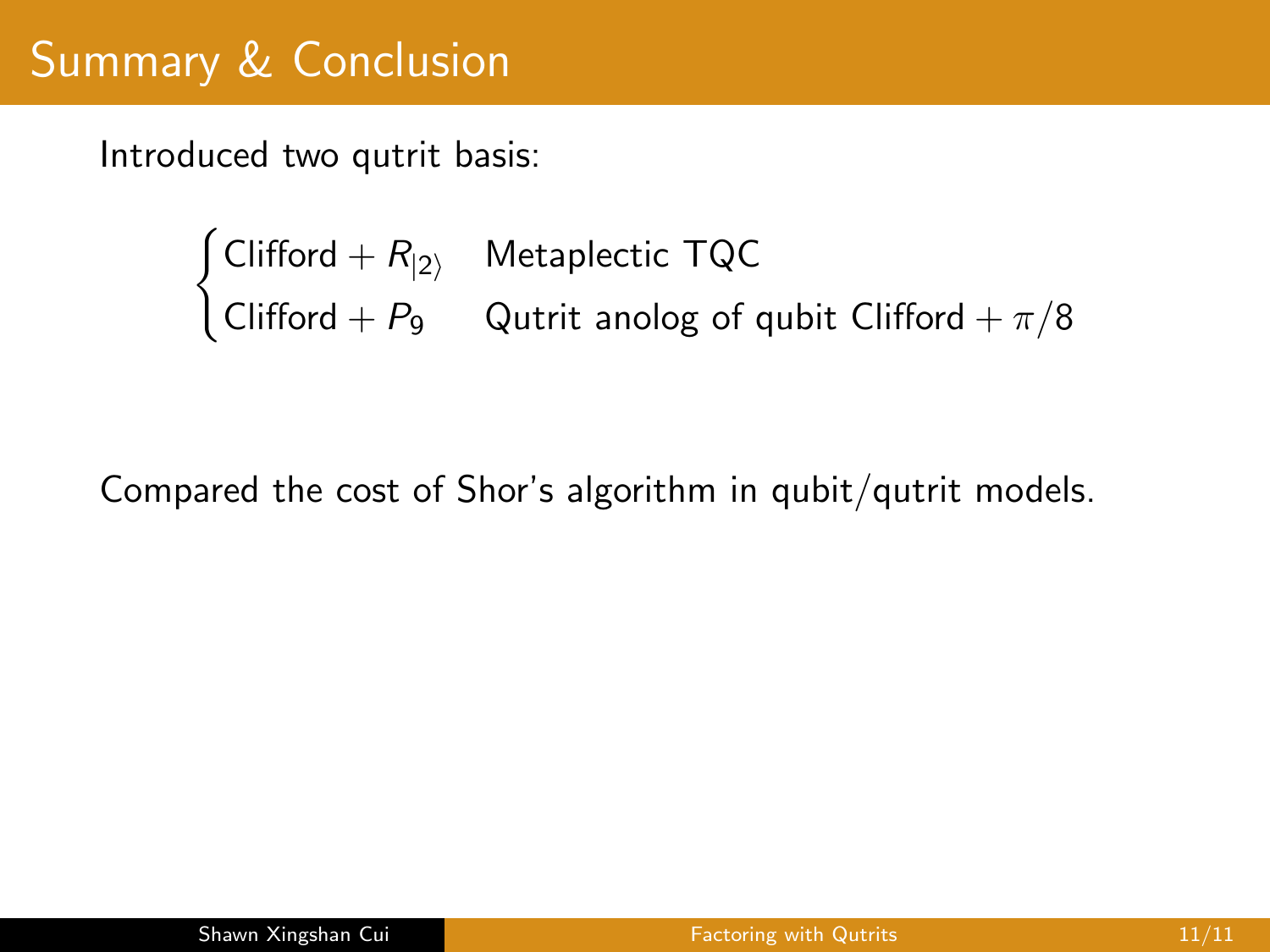Introduced two qutrit basis:

 $\int$  Clifford +  $R_{2}$  Metaplectic TQC Clifford +  $P_9$  Qutrit anolog of qubit Clifford +  $\pi/8$ 

Compared the cost of Shor's algorithm in qubit/qutrit models.

 $\Rightarrow$  The solutions over the metaplectic architecture are the most cost-effective in both asymptotic and practical sense. Plus bonus: naturally fault-tolerate.